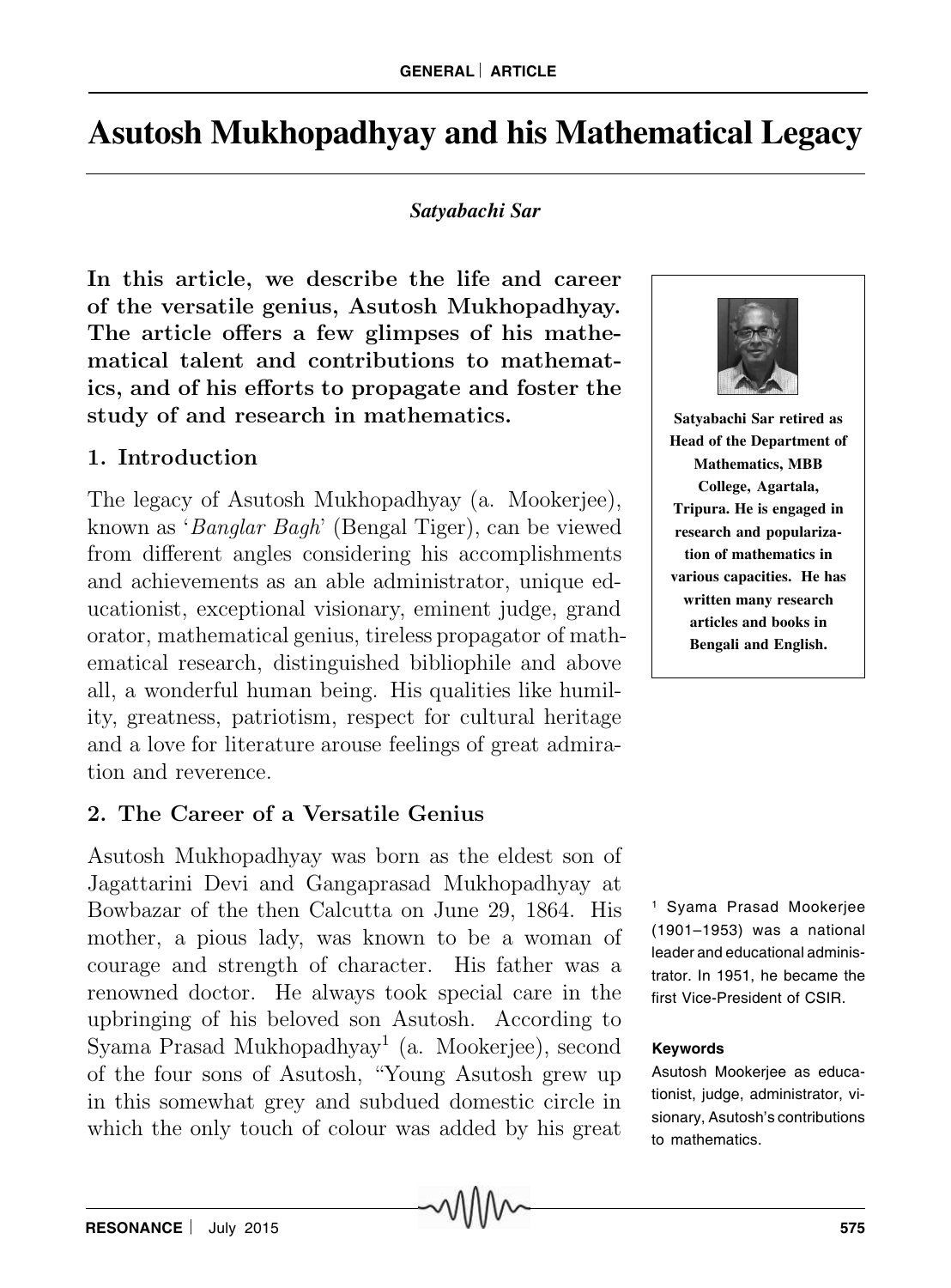passion for books, a passion which was steadily encouraged by his watchful father" [2, p.2].

Asutosh had a brilliant record as a student. He not only showed keen interest and intense love for mathematics, but he was certainly a mathematical prodigy. Even before writing the entrance examination (Class X) of Calcutta University, he had solved by himself the 348 exercises in *Exercises on Pott's Euclid*<sup>2</sup>. He stood second in that examination in 1879 and entered Presidency College where he studied from 1880 to 1885. In spite of being seriously ill (he suffered from chronic headaches and nearly lost his right hand to an electric shock), he could appear at the FA examination (Class XII) with tremendous mental strength and stood third in the university. Asutosh stood first in the BA examination in 1884 and received the Ishan and Vizianagaram scholarships and the Harishchandra Prize. In that year, he became the first Indian to be elected as a member of the London Mathematical Society. Again, he stood first in the MA examination in mathematics in 1885. When he obtained the MA degree in physical sciences the next year (1886), he earned the distinction of being the first student of Calcutta University to obtain dual MA degree. Soon after in the same year 1886, he received the Premchand Roychand Studentship, the coveted blue ribbon of university career. He had appeared in the studentship examination in pure mathematics, mixed mathematics and physics.

About this versatile genius, A Bose<sup>3</sup> would fondly recall [4, p.60]: "His (Asutosh's) versatility struck us with wonder. Literature, history, law, and the physical sciences claimed the attention of this ardent student as much as mathematics, although in those early years, mathematics was the subject which attracted him most and was enriched by contributions from him in the wellknown Indian and foreign journals of the day." In 1887, Asutosh was appointed examiner at the MA examina-

<sup>2</sup>This unpublished manuscript has been kept in the National Library of Kolkata as a part of the 'Asutosh Mukhopadhyay Collection'.

3 A C Bose was a mathematician, one year junior to Asutosh. He was the Controller of Examinations of Calcutta University under Asutosh's Vice-Chancellorship.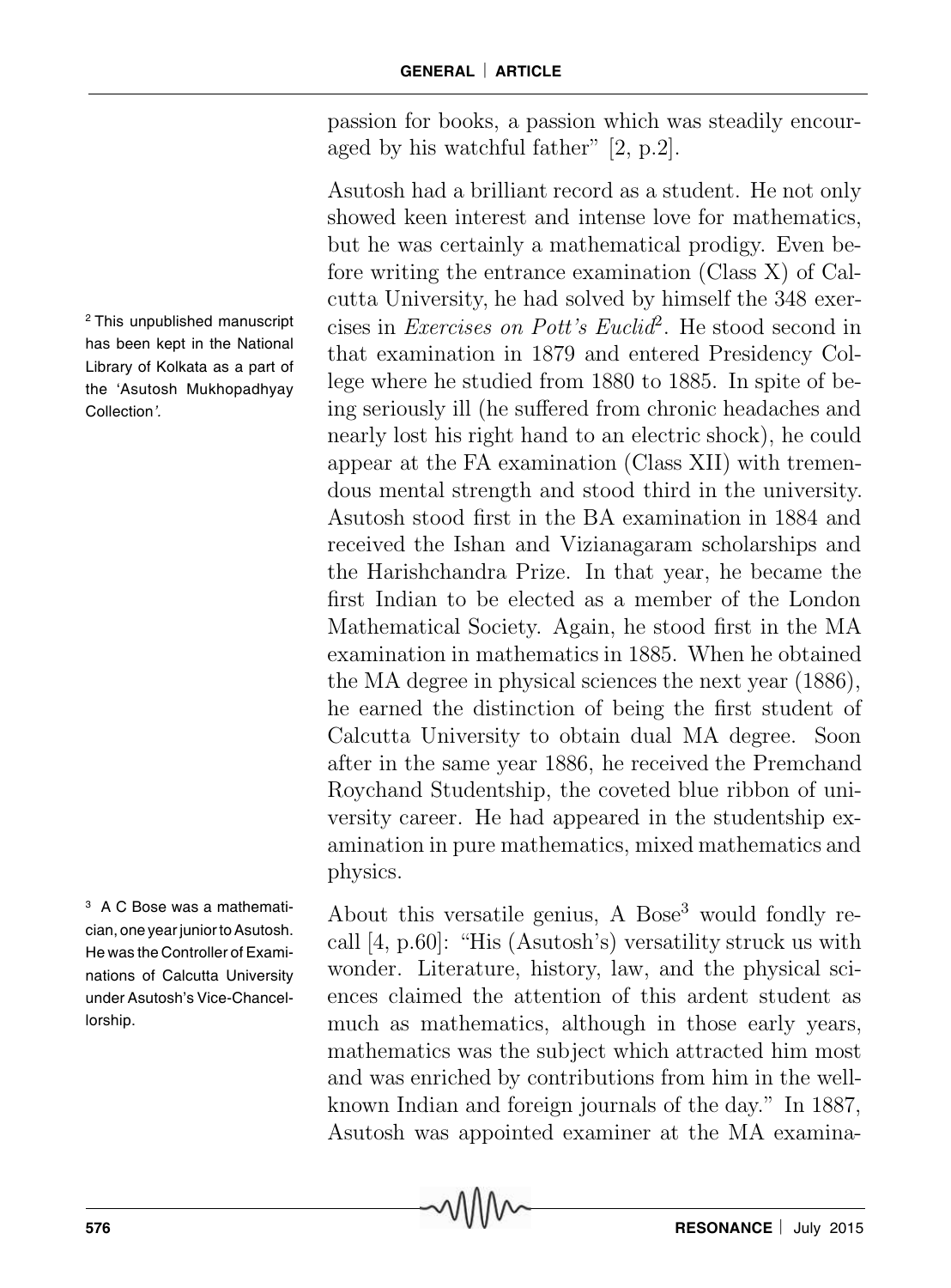tion in mathematics, just a year after he himself had obtained a master's degree. He became the first non-European to be appointed as an examiner in a nonlanguage subject. In 1889, he became a Fellow of the Senate of the Calcutta University and then a Member of the Syndicate; and from that time began his lifelong association with the university.

While he was pursuing his BA degree, Asutosh had also joined City College in 1883 for Bachelor of Law course. He was awarded Maharaja J M Tagore Law Gold Medal for three consecutive years from 1884 to 1886 for securing the first position every year. After obtaining his BL degree in 1887 he was enrolled as Vakil of the Calcutta High Court in 1888, with internship under the renowned barrister Rashbehari Ghosh. Asutosh continued his legal studies after he joined the High Court and obtained the degree of Doctor of Law in 1894. He was appointed P C Tagore Law Professor of Calcutta University in 1898. "This was the highest reward which a jurist in India could expect" [1, p.33]. As Tagore Law Professor he delivered 12 lectures on the 'Law of Perpetuities in British India', which were highly appreciated and which subsequently appeared as a book. Asutosh was appointed as the Judge of Calcutta High Court in 1904 at the age of 40 and continued the service till the end of 1923. He also served as the acting Chief Justice of Calcutta High Court for six months in 1920.

Asutosh was universally regarded as one of the greatest judges of British India. In his entire career as a judge, he gave more than 2000 judgments which "have left the mark of his personality on the legal history of India" [1, p.36]; many of them "are still quoted as masterpieces of judgment" [7, p.1567]. On the eve of Asutosh's farewell at Calcutta High Court, the then Advocate General said [2, p.8]:

"In the maze and labyrinth of adjudged cases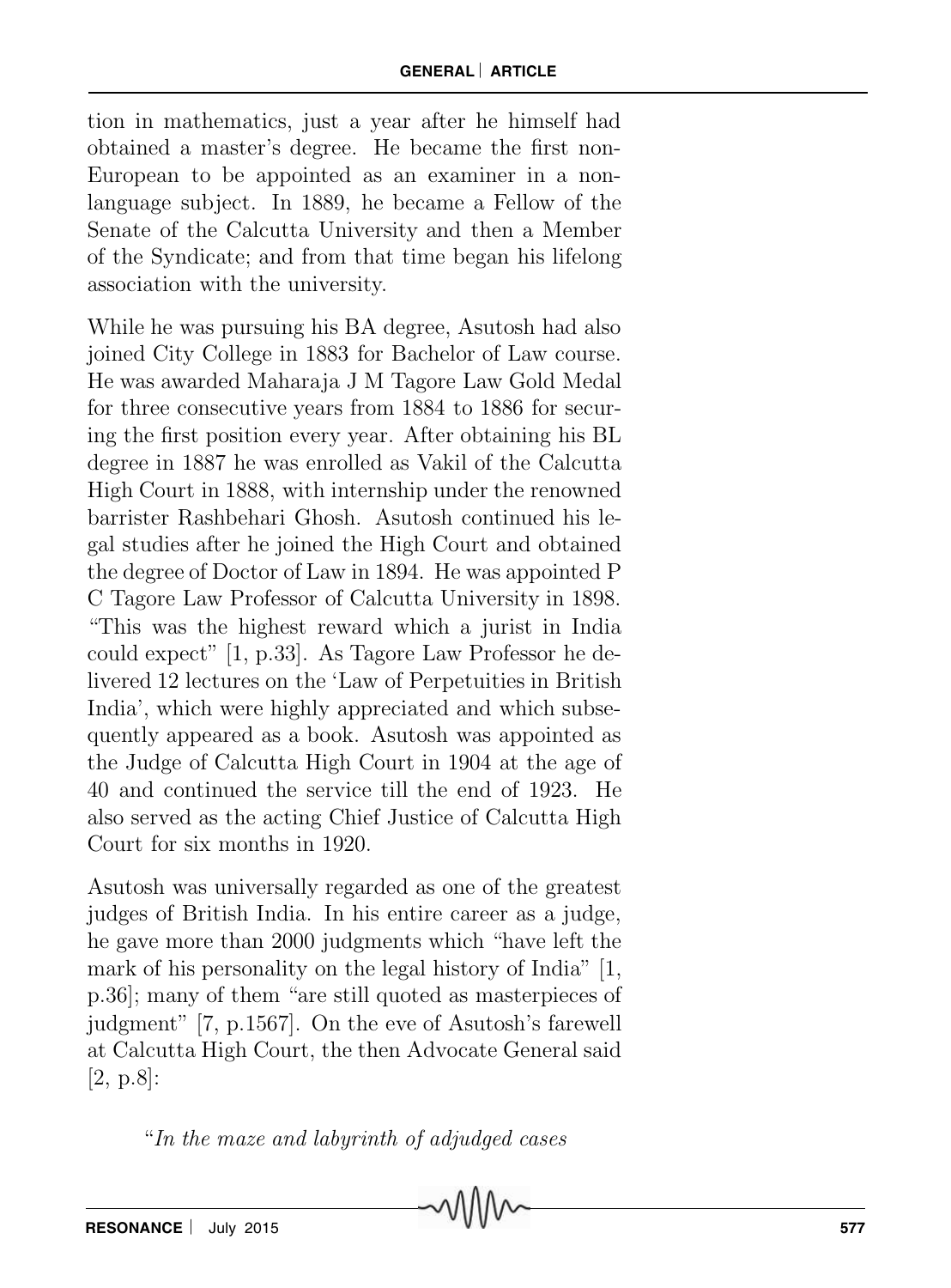"You demonstrated the truth of the old saying, 'no precedents can justify an absurdity."

you ever walked with a firm step holding aloft the torch of justice. You demonstrated the truth of the old saying, 'no precedents can justify an absurdity'."

Writing about his grandfather Asutosh, Sivatosh Mukhopadhyay remarked [7, p.1566], "The first phase of his career was as a votary of mathematics, the second phase as a devotee of law, and the third phase as a creator and builder of the University.". In the formative period of his life, Asutosh wanted to become a research professor of mathematics. This is evident from one of his Senate speeches delivered in 1920, in reply to the felicitation given to him on his appointment as acting Chief Justice of the Calcutta High Court. Asutosh said [2, p.4]:

> "Nothing is dearer to me, nothing has been dearer to me than my university. I began life as a research student in mathematics when research was practically unknown in this country and the ambition of my life was to be a research professor in my university."

Opportunity came but in vain. Greatly impressed by the intellectual powers of Asutosh, Sir Alfred Croft, the then Director of Public Instruction of Bengal, wanted to meet the promising young mathematician after he had passed the MA examination. When Asutosh met him (1887), Sir Croft offered him an appointment in the Presidency College of Kolkata. Asutosh laid down two conditions. The first one was that he would not be transferred from Presidency College where he would carry on his research and the second was that he should have "the same status and pay as European members of the Educational Service" [1, p.8]. The authorities were willing to consider the first condition, but not the second one. As a proud patriot with high self respect, he declined the offer.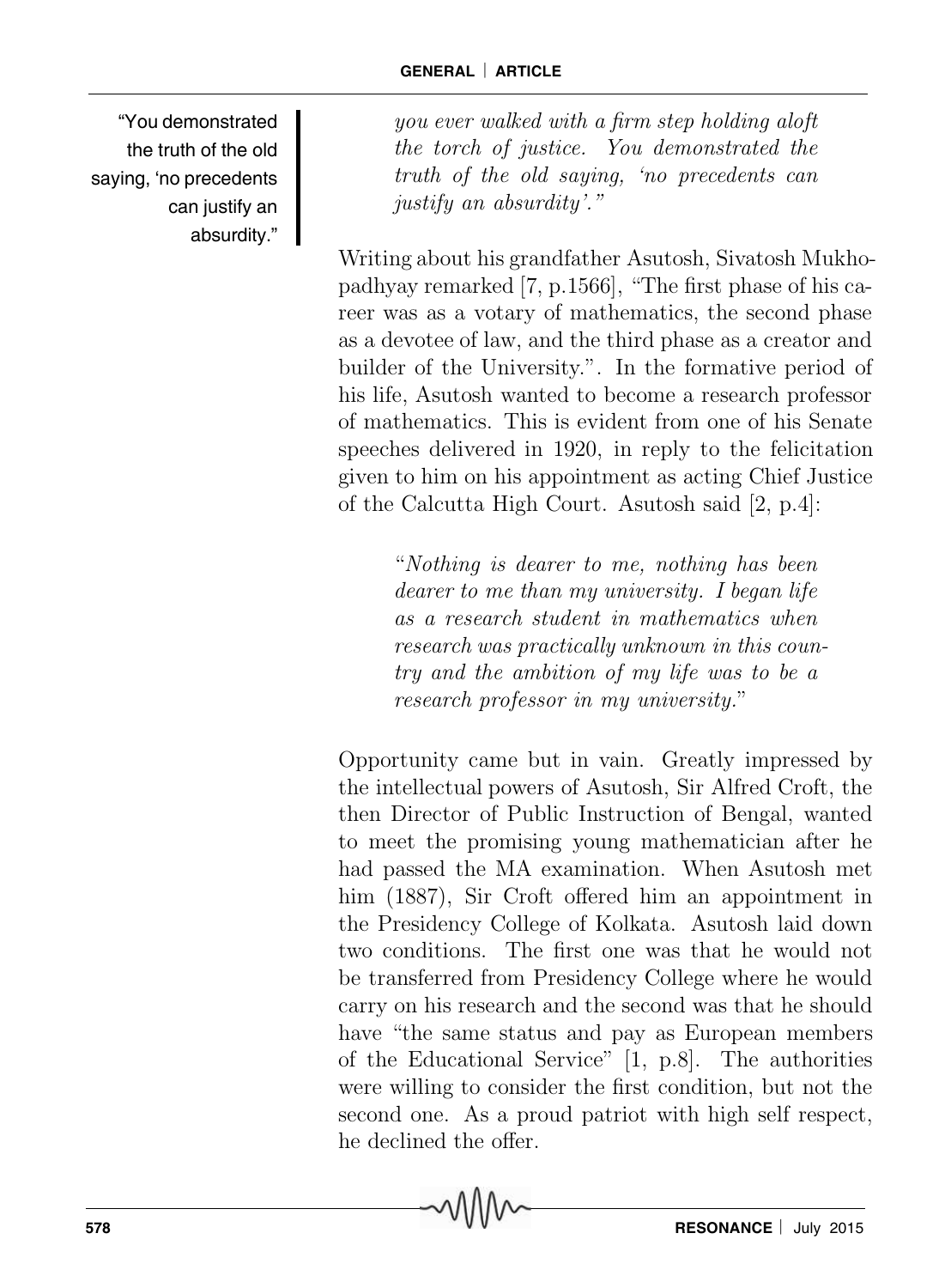Later, Gurudas Bandyopadhyay (a. Banerjee) (1844– 1918), the first Indian Vice-Chancellor of Calcutta University (1890–1891) and who was himself trained in mathematics, tried to create a Chair for Asutosh but failed. Let us quote Asutosh again [2, p.4]: "Mr Justice Gooroodass Banerjee, who was then Vice-Chancellor of this University, made a desperate attempt to create a Chair for me, but such were the times that he failed to collect even a sum which would yield a modest income of Rs 4,000 a year which was all that he and I thought would be sufficient to maintain me as a research professor. The result was that I drifted into law, but I made a determination at that time that, heaven willing, I would devote myself to the service of the university, so that in the next generation any aspiring scholar in my position might not drift into law but have full opportunities to serve the cause of letters and sciences."

Though Asutosh was extremely successful in his subsequent fields of work, he had to leave his mathematical research where he had shown enormous promise to contribute to the subject. Nobel Laureate C V Raman (1888–1970) rightly remarked about Asutosh [13, p.6]:

> "Bengal, in gaining a distinguished Judge and a great Vice-Chancellor, lost in him a still greater mathematician."

The same type of remark came from R P Paranjpye<sup>4</sup> [2, p.4]. He said, "If he (Asutosh Mukhopadhyay) had made up his mind to devote himself entirely to the study of mathematics, he was sure to have secured a place in the front rank of world mathematicians".

Here, mention may be made of the close connection of Asutosh with the Indian Association for the Cultivation of Science (IACS)<sup>5</sup>, and its founder Mahendralal Sircar (1836–1904). At the Memorial meeting of Sircar in 1904, Asutosh reminisced, "He was not only my father's

"Bengal, in gaining a distinguished Judge and a great Vice-Chancellor, lost in him a still greater mathematician." — C V Raman

4 Raghunath Purushottam Paranjpye (1876–1966), popularly known as 'Wrangler Paranjpye', was the first Indian to become (1899) 'Senior Wrangler' – the title bestowed on the student attaining the top rank in the undergraduate mathematics course of Cambridge University, a feat which was regarded very highly in Britain as an intellectual achievement. After his return to India (1902), R P Paranjpye became a professor of mathematics at Fergusson College, Pune, and later, its Principal. Subsequently, Paranjpye became the Vice Chancellor of Bombay University and Lucknow University. His legacy has inspired one of the earliest films in India – the (silent) documentary "The Return of Wrangler Paranjpye" by H S Bhatavdekar (1902).

5 IACS, founded in 1876, was the first Indian institution where modern scientific research and teaching was pursued and cultivated. The work of C V Raman for which he was awarded the Nobel Prize in 1930 was carried out at IACS.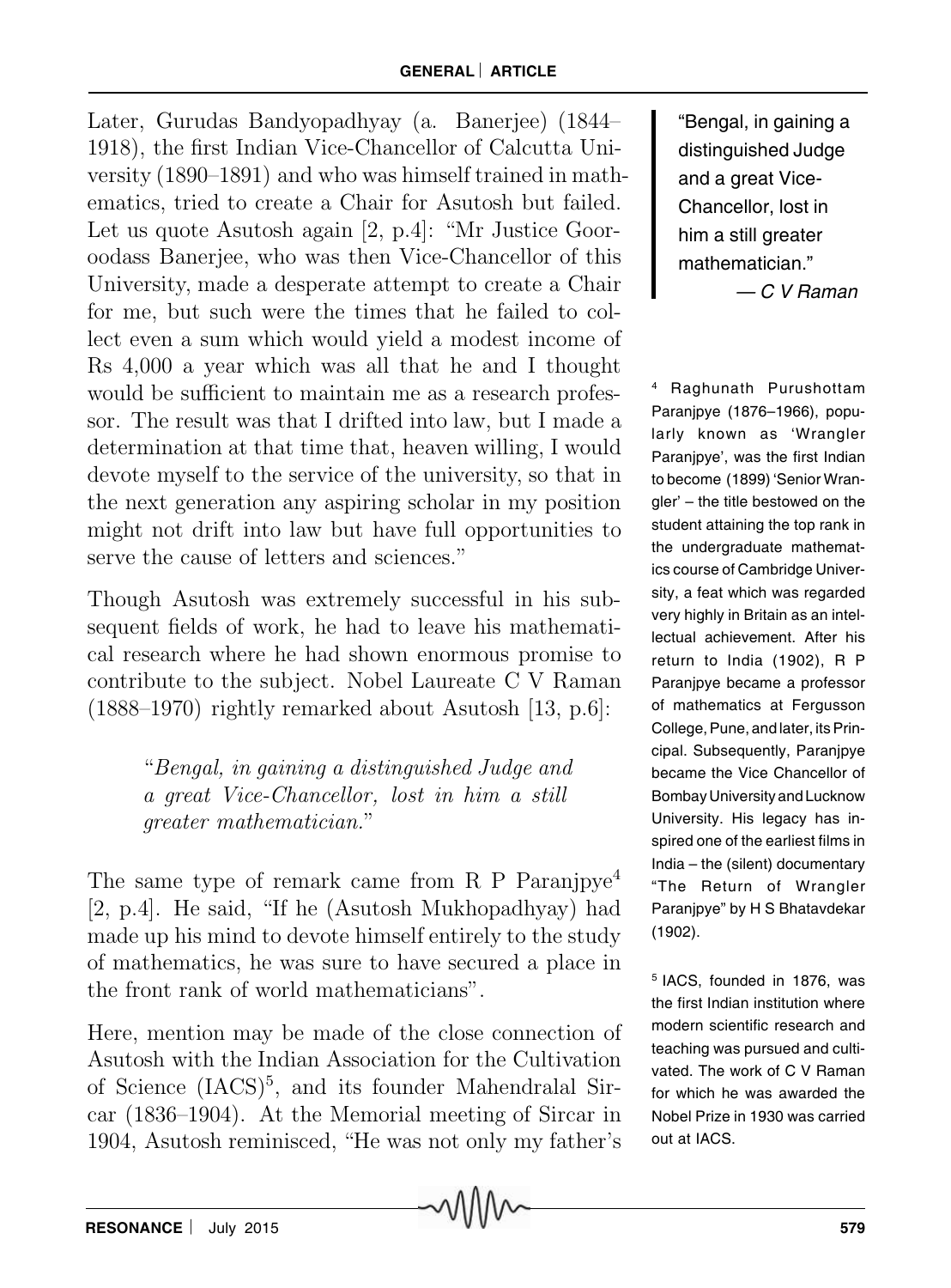friend, but after my father's death (1889), he was more than a father to me" [3, p.294]. When Asutosh was young, he was inspired by the IACS movement, particularly by the lectures of Father Eugene Lafont who was another founding architect of IACS. In 1887, Asutosh was appointed as Honorary Lecturer of Mathematics at IACS. During 1887–91, he delivered 125 lectures on mathematics and mathematical physics [1, p.9]. He loved to teach and his lectures were of exceptionally high standard.

While performing the duty of a Judge of the Calcutta High Court, he was appointed as the Vice-Chancellor of Calcutta University 1906. The then Home Secretary H H Risley initiated the process. Apart from the brilliant career of Asutosh Mookerjee, Risley highlighted his long and intimate association with the University as a member of the Senate and Syndicate for over 16 years. In this period, he was the President of the Board of Studies in Mathematics for 11 years and represented the University in the Bengal Council from 1899 to 1903. He was an Additional Member of the Viceroy's Council representing Bengal during 1903–1904, and was a Member of the Indian Universities Commission in 1902. Risley also felt that it would be an advantage for the Vice-Chancellor to be a Judge of the High Court  $[1, pp.64–66; 7, p.1567]$ .

Asutosh Mukhopadhyay served as the Vice-Chancellor of Calcutta University for five terms (from 1906–1914 and from 1921–1923) on honorary basis. He was also a member of the 1917–1919 Sadler Commission presided over by Michael Ernest Sadler which enquired into the condition, prospects and requirements of the university. Even after he ceased to be the Vice-Chancellor of Calcutta University in 1923, he was regarded as the most powerful person within the university and was looked up to for inspiration and guidance. As Lord Lytton remarked [11, p.197]: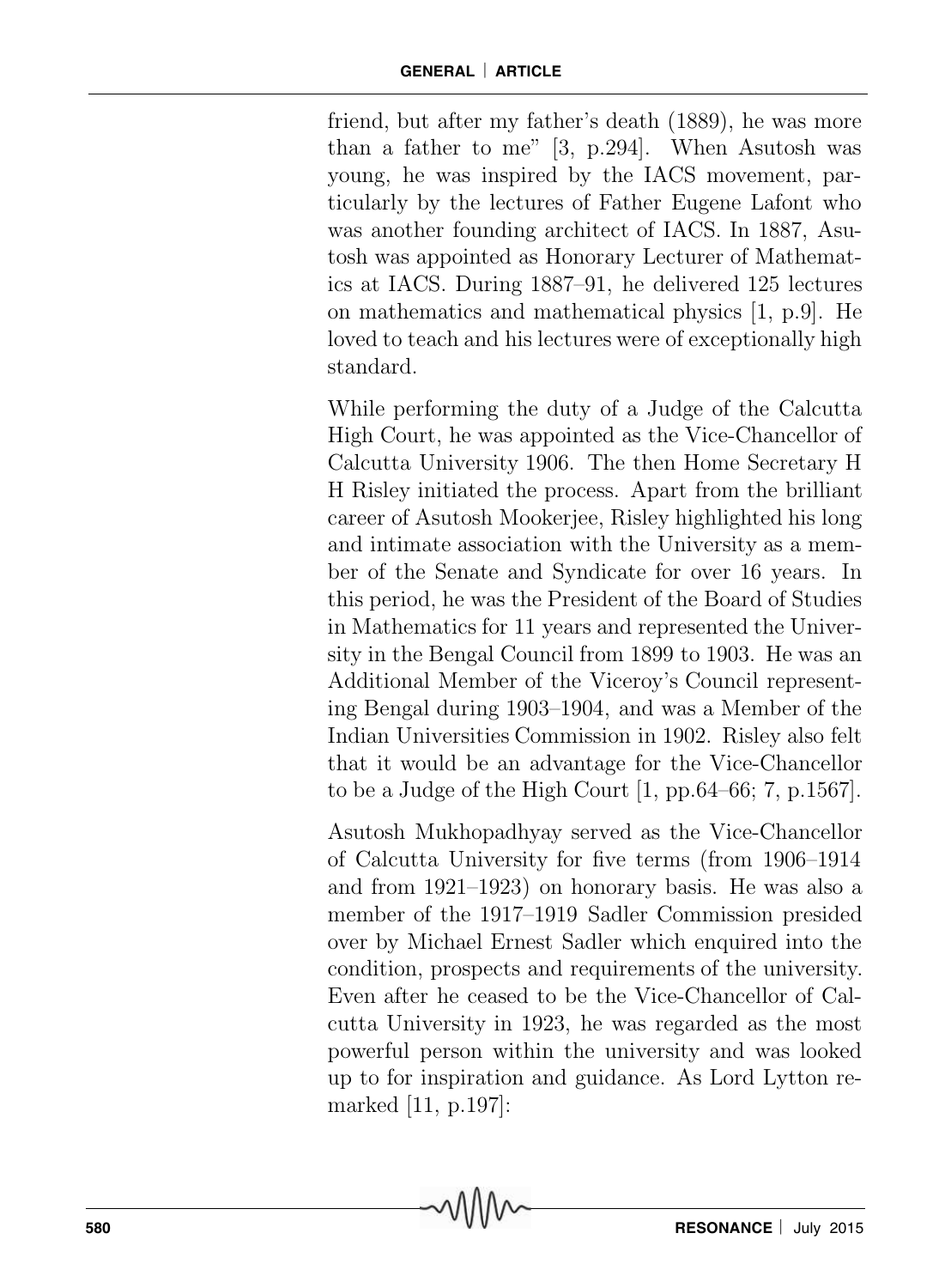" $\ldots$  in the eyes of his countrymen and in the eyes of the world, [he] represented the university so completely that for many years Sir Asutosh was in fact the university and the university was Sir Asutosh."

It was primarily due to his initiatives and personality that Calcutta University got transformed from a mere examination-holding body to a centre of excellence in post-graduate studies and research. He had the conviction that 'no University is now-a-days complete unless it is equipped with teaching faculties in all the more important branches of the sciences and the arts, and unless it provides ample opportunities for research' [11, p.76]. He promoted higher studies in both Indian culture (with emphasis on Indian history, Indian philosophy, and the Indian languages and literatures) as well as modern science.

It is because of the assuring presence of Asutosh Mukhopadhyay that eminent barristers like Taraknath Palit, Rashbehari Ghosh and others donated money generously to Calcutta University. "The total value of such endowments amounted to nearly fifty lakhs of rupees" [2, p.13]. With these endowments Asutosh Mukopadhyay appointed as professors of the university, some of the best minds of India in various fields including P C Ray (1861–1944) and C V Raman (1888–1970). At that time, C V Raman was an accounts officer in the Indian Finance Department who used to carry out his research at the IACS during his spare time, after office hours. "Only a man of Asutosh's boldness and keen discernment could have entrusted the Palit Chair of Physics to a young scientist with a reputation yet to make and with no previous teaching record" [2, p.12]. In fact, some European members of the University Senate had objected to Raman's appointment as Palit Professor as he was not trained abroad and did not have a doctorate degree; and Asutosh had retorted, prophetically, that Raman would

"... for many years Sir Asutosh was in fact the university and the university was Sir Asutosh.'' — Lord Lytton

"(Asutosh Mookerjee) was among the first to propose the idea that a university should be a centre of independent intellectual activity, of research, and of teaching of high quality at all levels.'' – Raghavan Narasimhan (The coming of age of mathematics in India, Miscellanea Mathematica, p.238)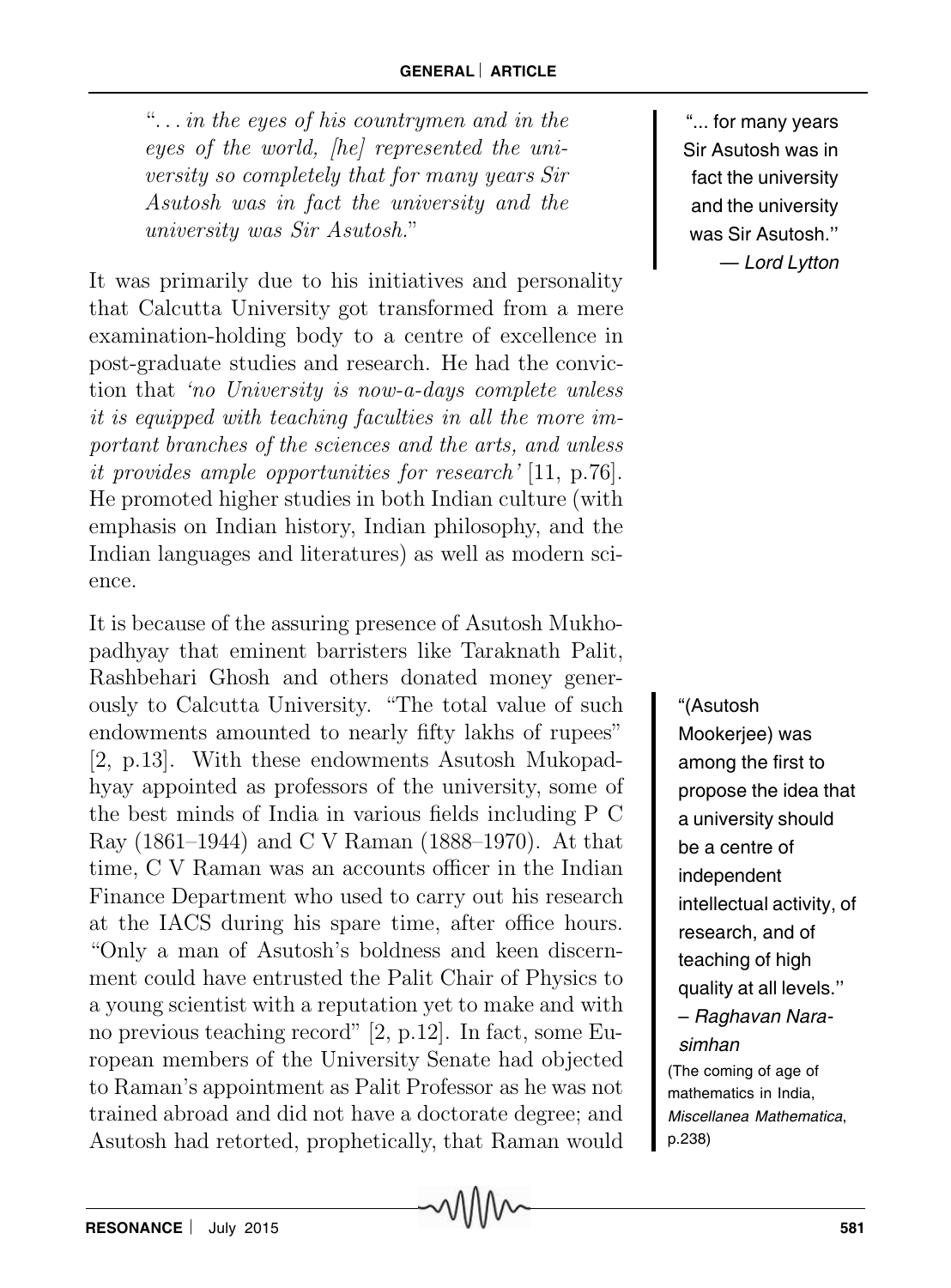#### Box 1.

"To another great citizen of Calcutta, a man who was most farseeing, profoundly gifted and inspired by the highest ideals, I mean the late Sir Asutosh Mookerjee, I am also under a deep debt of gratitude. Sir Asutosh ventured to ask a young and unknown Government official to throw aside the preferments of office and devote himself to the pursuit of knowledge under the aegis of the Calcutta University. This, on his part, was an act of great courage, whereas on mine it was just a case of following my own inclinations. But for the action which Sir Asutosh took, my scientific career would long ago have suffered an abrupt termination." – C V Raman (Nobel Laureate) at the civic reception by Calcutta Corporation on 26 June 1931.

> certainly visit foreign universities some day not to learn but to teach and that he would guide many doctorate students (Box 1). He also appointed as lecturers, budding scientists likes S K Mitra, M N Saha, S N Bose, J C Ghosh and N R Sen, who later became famous in the world of science (*Box 2*). Some research facilities were provided, and postgraduate teaching began from 1917.

### Box 2.

Sisir Kumar Mitra (1890-1963) inspired by the work of his college teacher JC Bose, pursued radio physics and became a pioneer in research on the ionosphere in India. His team obtained the first experimental evidence of the E-region of the ionosphere; he is also famous for his explanation of the Appleton ionization anomaly. His comprehensive treatise on the Upper Atmosphere was used by Russian space scientists while launching the Sputnik.

Meghnad Saha (1893-1956) laid the foundation of the theory of thermal ionisation; his 'Saha ionisation equation' is used to describe the chemical and physical conditions of stars. His work is a pillar of modern astrophysics.

Satyendra Nath Bose (1894-1974) is best known for his discovery of 'Bose-Einstein Statistics' which describes the statistical behaviour of certain types of particles (including the Higgs–Boson) which are now called 'bosons' in his honour.

Jnan Chandra Ghosh (1894-1959) one of the most illustrious students of PC Ray, is famous for the 'Ghosh Equation' in the theory of strong electrolytes. As its first Director, JC Ghosh was the architect of IIT Kharagpur, the first IIT of India.

Nikhil Ranjan Sen (1894-1963) worked mainly in relativity, cosmogony and fluid dynamics; he also did useful work in potential theory and probability. He obtained his PhD at Berlin under the German physicist Max von Laue (Nobel Laureate) and was the first Indian doctorate in relativity. He was very helpful to younger people.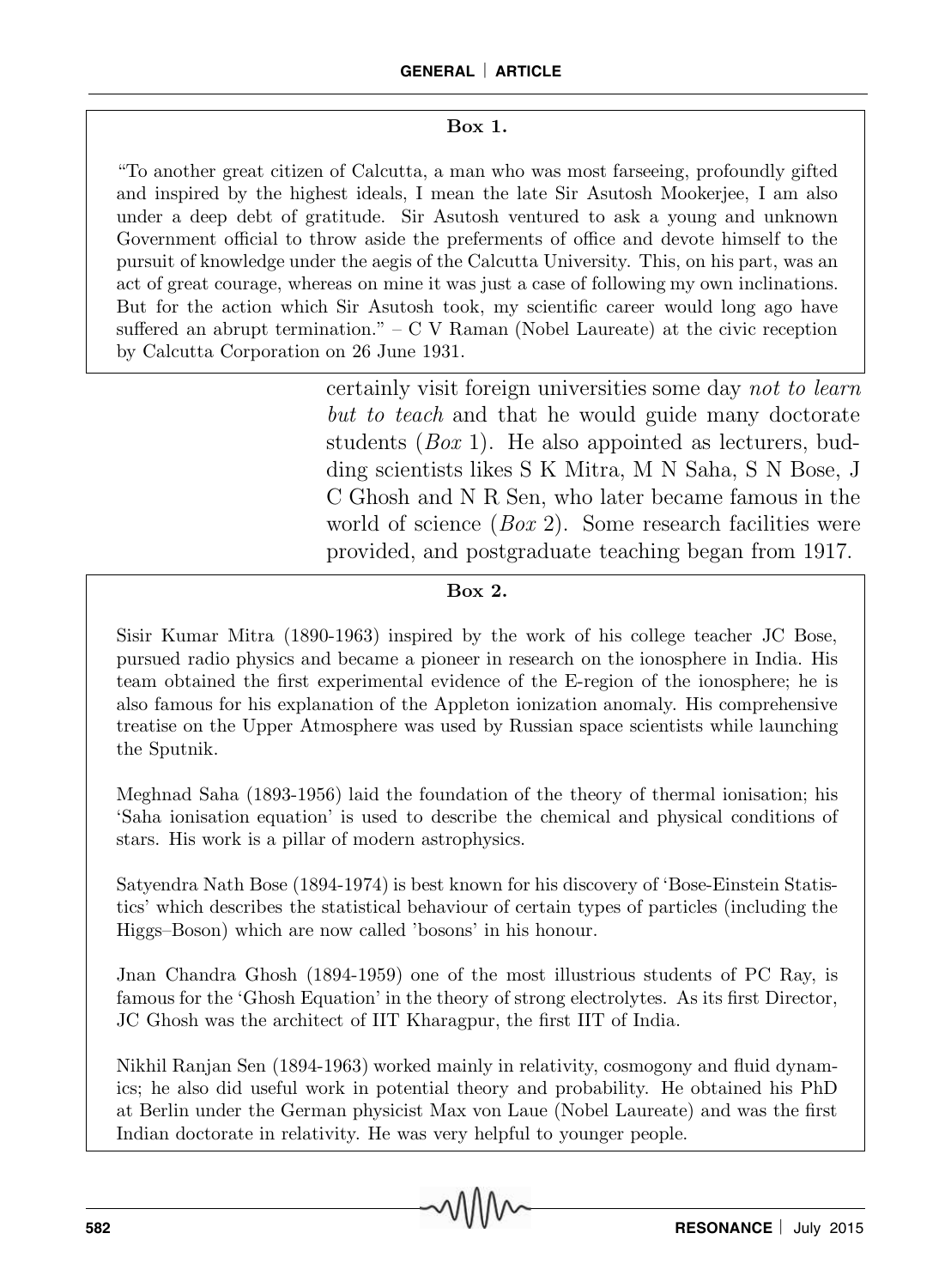As a result of the sincere efforts of Asutosh, many stalwarts in different subjects from different parts of India and abroad gathered at Calcutta University in different capacities to share their knowledge. Referring to the grand developments at the University of Calcutta under Asutosh's leadership, Lord Ronaldshay (Governor of Bengal during 1917–1922) said [2, p.15]:

> "I had visions of a modern Nalanda growing up in this – the greatest and the most populous city of the Indian Empire."

In a tribute to Asutosh in June 1964, S Radhakrishan (former President of India) rightly said [18, p.111]:

> "Asutosh's love for learning and patronage of scholars, whatever their country, acknowledged no frontier. He believed in internationalization and humanization of all knowledge."

In spite of his duties as a judge and his preoccupations with the University, Asutosh continued his involvement with mathematics. In fact, he was associated with various academic institutions and learned societies. He was the Founder President of Calcutta Mathematical Society, which he established in 1908. He was also the first President of Indian Science Congress in 1914. He was elected President of Asiatic Society of Bengal in 1907. In 1908, he was awarded DSc (Honoris Causa) by the University of Calcutta. The British government awarded him the title C S I (Companion of the Star of India) in 1908 and the knighthood in 1911. In 1909, he was elected as the President of the Board of Trusties of the Indian Museum. He was learned in different languages like Sanskrit, Pali, French, German and Russian. He was given various titles at different times,

I had visions of a modern Nalanda growing up in this – the greatest and the most populous city of the Indian Empire.''

– Lord Ronaldshay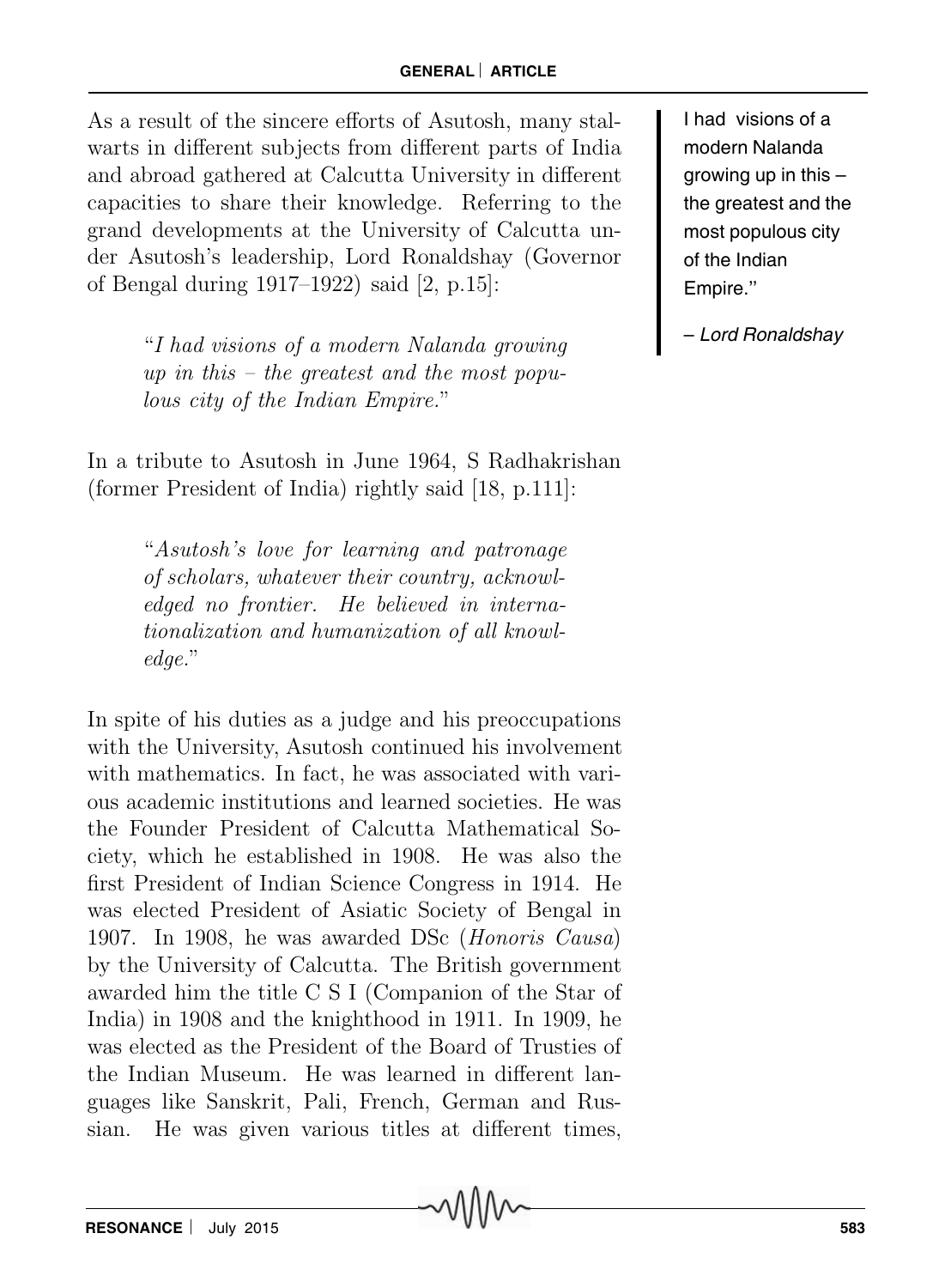namely, 'Saraswati' in 1910 from the Pandits of Nabadwip, 'Shastra Vachaspati' in 1912 from Dacca Saraswat Samaj, 'Sambudhagama Chakravarty' in 1914 from Cylone, and 'Bharat Martanda' in 1920.

In 1910, Asutosh was appointed the President of Imperial (now National) Library Council. Asutosh was a great bibliophile and had a personal library which is one of the largest and most valuable collections of books in this country  $[2, p.2]$ . His four sons donated their father's collection on March 31, 1949 to the National Library, Kolkata. The collection consists of his unpublished manuscripts, about 86,000 books and journals, many of which are valuable, rare in nature and of limited editions, from the last decades of the 19th century and the early decades of the 20th century, in different languages, Indian and foreign, on different subjects and a rich collection of reproductions of paintings. The collection contains a large number of books and papers on mathematics and physics of prominent contemporary and near contemporary scientists. The collection has been kept in a separate building as the 'Asutosh Mukhopadhyay Collection'.

One may have an idea about Asutosh's towering achievements from the speech of Deshabandhu Chittaranjan Das (1870–1925), the great national leader and legendary barrister [14, p.156]:

"It has been said that he was a great lawyer. So indeed he was, but his greatness was greater than the greatness of a mere lawyer. It has been said that he was a great judge, I know he was a great judge, but here again his greatness was greater – far greater than the greatness of merely a great judge. It has been said that he was a great educationist. Undoubtedly he was. He was one of the foremost, and if you count the number of edu-

"It has been said that he was a great educationist. ... he was far greater than merely a great educationist. " – Deshabandu Chittaranjan Das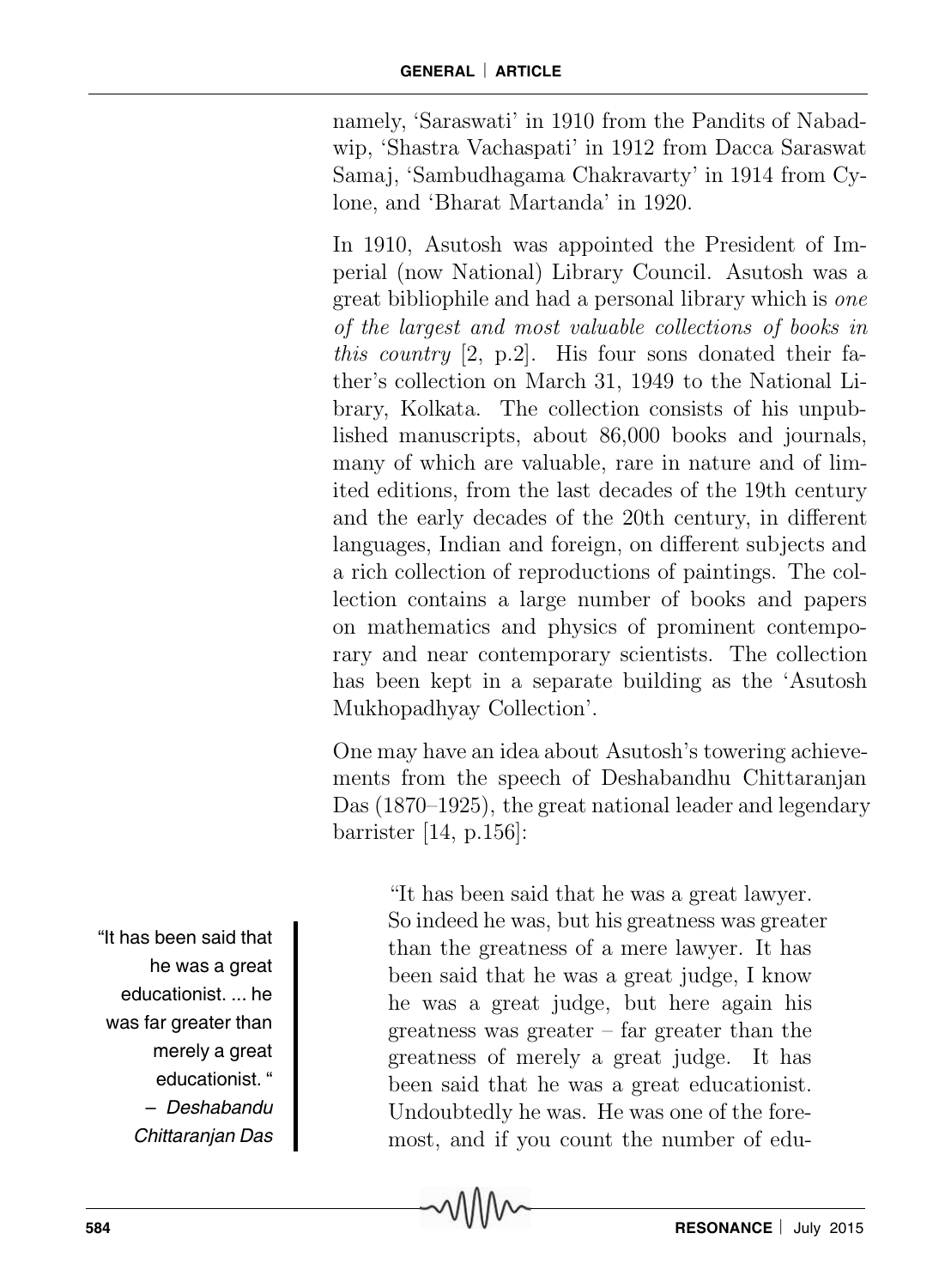cationists all the world over I doubt whether you can come across a greater educationist than Sir Asutosh Mookerjee. But here again I stand on my original observation – he was far greater than merely a great educationist. His heart was with the nation. He was a builder. He tried to build this great Indian nation and honour it by his activities and I know many were the plans he formed, of work after his retirement."

The speech was delivered by C R Das at the condolence meeting of Calcutta Corporation after the untimely death of Asutosh on May 25, 1924.

## 3. Contributions to Mathematics

Asutosh began publication of research papers when he was only a first year student of FA (Class XI) at the Presidency College. His first paper was published in the reputed journal Messenger of Mathematics, Cambridge. This paper was actually written much earlier in 1877, at the age of 13. In just about twelve years, from 1880 to 1892, Asutosh published several other papers. Interestingly, a report by Sir Alexander Pedlar, Professor of Chemistry at Presidency College and Vice-Chancellor of Calcutta University (1904–1905), published in the Journal of the Asiatic Society of Bengal, states that there were 169 scientific research papers published in the journal during 1885–1895, and among them, only 14 were written by Indians. "Of the 14 papers written by the Indians, the lion's share was from the pen of Asutosh Mukhopadhyay (mathematics) and the last one was the epoch-making paper of Jagadish Chandra Bose." [3, p.291].

Asutosh's researches led to his appointment as a Fellow of the Royal Astronomical Society and a Member of the Royal Society of Edinburgh in 1885 (at the age of

"In your just admiration for all that is best in the culture of the West, do not, under any circumstances, denationalize yourselves.'' – Asutosh Mookerjee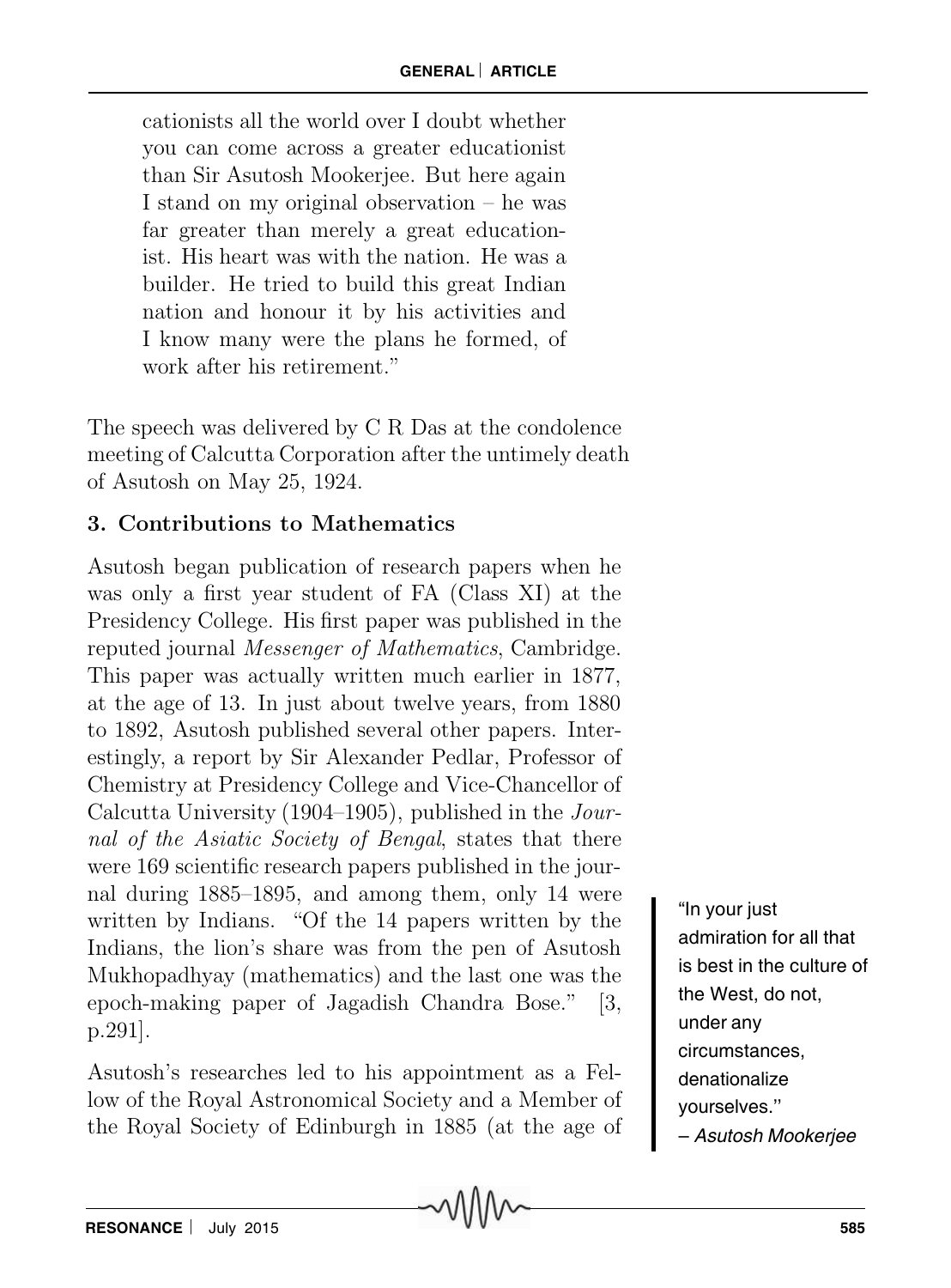His heart was with the nation. He was a builder. He tried to build this great Indian nation..." – Deshabandu Chittaranjan Das

21), a Fellow of the Royal Society of Edinburgh, a Member of the Royal Asiatic Society and a Member of the Bedford Association for the Improvement of Geometrical Teaching in 1886, a Fellow of the London Physical Society in 1887, a Fellow of the Mathematical Societies of Edinburgh and Paris in 1888, a Member of the Mathematical Society of Palermo of Sicily and a Member of Society de Physique of France in 1890, a Member of the Irish Academy in 1893, and a Fellow of the American Mathematical Society in 1900 [11, pp.3–4].

Asutosh sent 80 problems to the Educational Times, London. Subsequently. he sent the solutions of these questions. He also sent solutions to 155 questions submitted by others (including mathematicians like W K Clifford).

Simple proofs and elegance in the derived results, were the traits of Asutosh's mathematics, whether the problem be at an elementary level or of an advanced character. First, consider a simple rider which is one of the 348 problems solved by Asutosh in his school days:

Problem. If two circles cut each other, then the line segment joining their centres bisects the common chord at right angles.

Asutosh solved the problem in two different ways. One of the solutions is given below [12, pp. 27–28]:

Asutosh's Solution: Let the circles with centres C and D intersect at A and B  $(Figure 1)$ . It is required to



**Figure 1.**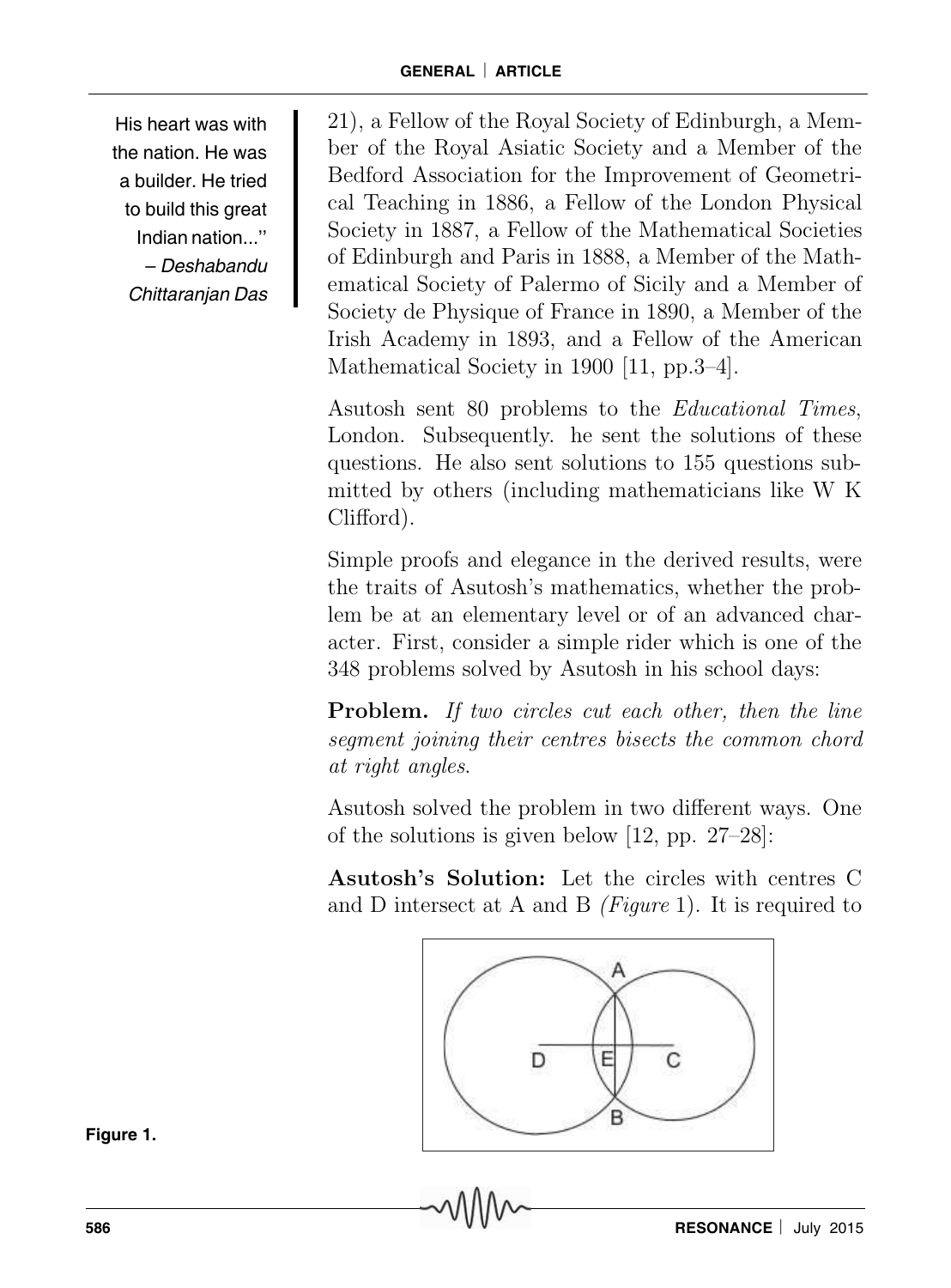prove that CD bisects AB at right angles. A, B are joined. Then a perpendicular is drawn from C on AB to intersect AB at E. Now, E and D are joined. Hence, AB is a chord to the circle with centre C, and CE is perpendicular to AB; in particular,  $\angle$ CEA = 1 right angle. So, CE bisects AB at right angles and we have  $AE = BE$ , i.e., E is the mid-point of AB.

Again, AB is a chord to the circle with centre D, and E is the mid-point of AB. So, DE is perpendicular to AB and hence,  $\angle$ DEA = 1 right angle.

So, we have,  $\angle$ CEA + $\angle$ DEA = 1 right angle + 1 right angle  $= 2$  right angles. Thus, DE and EC are in the same line (CD).

This completes the proof.

As an example of his elegant higher level mathematics, we consider the papers [iv] and [vii] (Box 3) titled, 'On the differential equation of a trajectory' and 'A general theorem on the differential equations of trajectories'. The paper [iv] was published immediately after Asutosh obtained his MA degree.

#### Box 3. Asutosh's Published Papers

- i. Proof of Euclid I, 25, Messenger of Mathematics, Vol.10, pp.122–123, 1880–81.
- ii. Extension of a theorem of Salmon's, Messenger of Mathematics, Vol.13, pp.157– 160, 1883–84.
- iii. A note on elliptic functions, Quart. Jour. of Pure and Appl. Maths., Vol.21, pp.212–217, 1886.
- iv. On the differential equations of a trajectory, Jour. of Asiatic Soc., Bengal, Vol.56, Pt.II, No.1, pp.117–120, 1887.
- v. On Monge's differential equation to all conics, Jour. of Asiatic Soc., Bengal, Vol.56, Pt.II, No.2, pp.134–145, 1887.
- vi. A memoir on plane analytic geometry, Jour. of Asiatic Soc., Bengal, Vol.56. Pt.II, No.3, pp.288–349, 1887.

```
Box 3. Continued...
```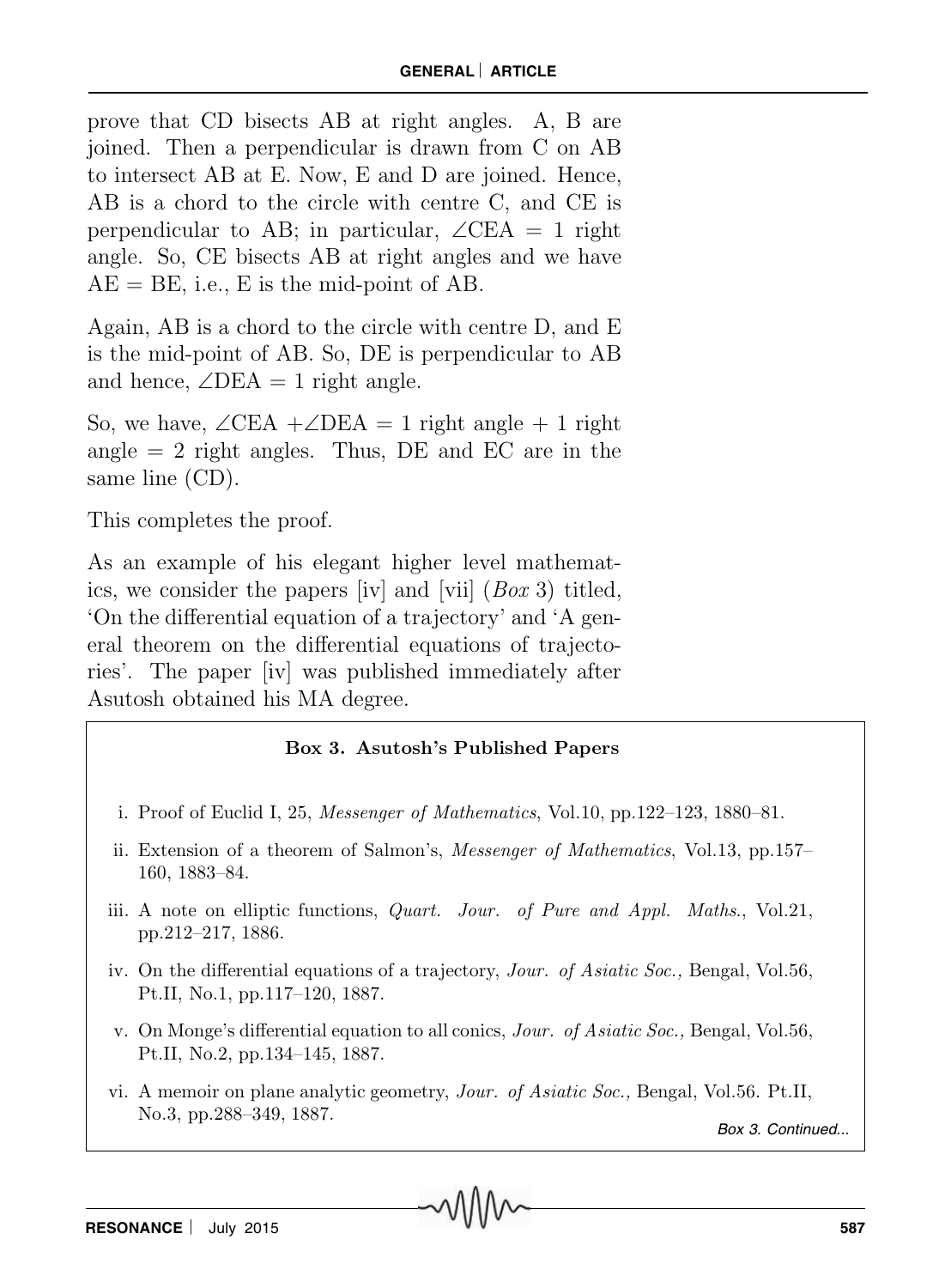Box 3. Continued...

- vii. A general theorem on the differential equations of trajectories, Jour. of Asiatic Soc., Bengal, Vol.57, Pt.II, No.1, pp.72–99, 1888.
- viii. On Poisson's integral, Jour. of Asiatic Soc., Bengal, Vol.57, Pt.II, No.1, pp.100– 106, 1888.
	- ix. On the differential equation of all parabolas, Jour. of Asiatic Soc., Bengal, Vol.57, Pt.II, No.4, pp.316–332, 1888.
	- x. Remarks on Monge's differential equation to all conics, Proc. Asiatic Soc., Bengal, February 1888.
	- xi. The geometric interpretation of Monge's differential equation to all conics, Jour. of Asiatic Soc., Bengal, Vol.58, Pt.II, No.2, pp.181–185, 1889.
- xii. Some applications of elliptic functions to problems of mean values,  $(I)$ , Jour. of Asiatic Soc., Bengal, Vol.58, Pt.II, No.2, pp.199–213, 1889.
- xiii. Some applications of elliptic functions to problems of mean values,  $(II)$ , Jour. of Asiatic Soc., Bengal, Vol.58, Pt.II, No.2, pp.213–231, 1889.
- xiv. On Clebsch's transformation of the hydrokinetic equations, Jour. of Asiatic Soc., Bengal, Vol.59, Pt.II, No.1, pp.56–59, 1890.
- xv. Note on Stoke's theorem and hydrokinetic circulation, Jour. of Asiatic Soc., Bengal, Vol.59, Pt. II, No.1, pp.59–61, 1890.
- xvi. On a curve of aberrancy, Jour. of Asiatic Soc., Bengal, Vol.59 Pt.II, No.1, pp.61– 63, 1890.
- xvii. Mathematical Notes (Questions and Solutions), Educational Times, London, Vols.43 (pp.125–151), 44 (pp.144–182), 45 (pp.146–168), 1890–92.

For the above list, see [6, pp.54–55]. As mentioned by A C Bose [4] and Ganesh Prasad [5], Asutosh had written more papers that remained unpublished. These are: (a) On some definite integrals. (b) On an application of differential equations to the theory of plane cubics. (c) Researches on the number of normals common to two surfaces, two curves or a curve and a surface. (d) Application of Gauss's theory of curvature to the evaluation of double integrals.

> The papers discuss the problem of determining the trajectory<sup>6</sup> of a system of confocal ellipses, which was first solved by the Italian mathematician Gaspare Mainardi  $(1800-1879)$  in the journal Annli di Scienze-Mathematische e Fisiche, Tome 1, p.251. Mainardi's problem and his own solution are as follows.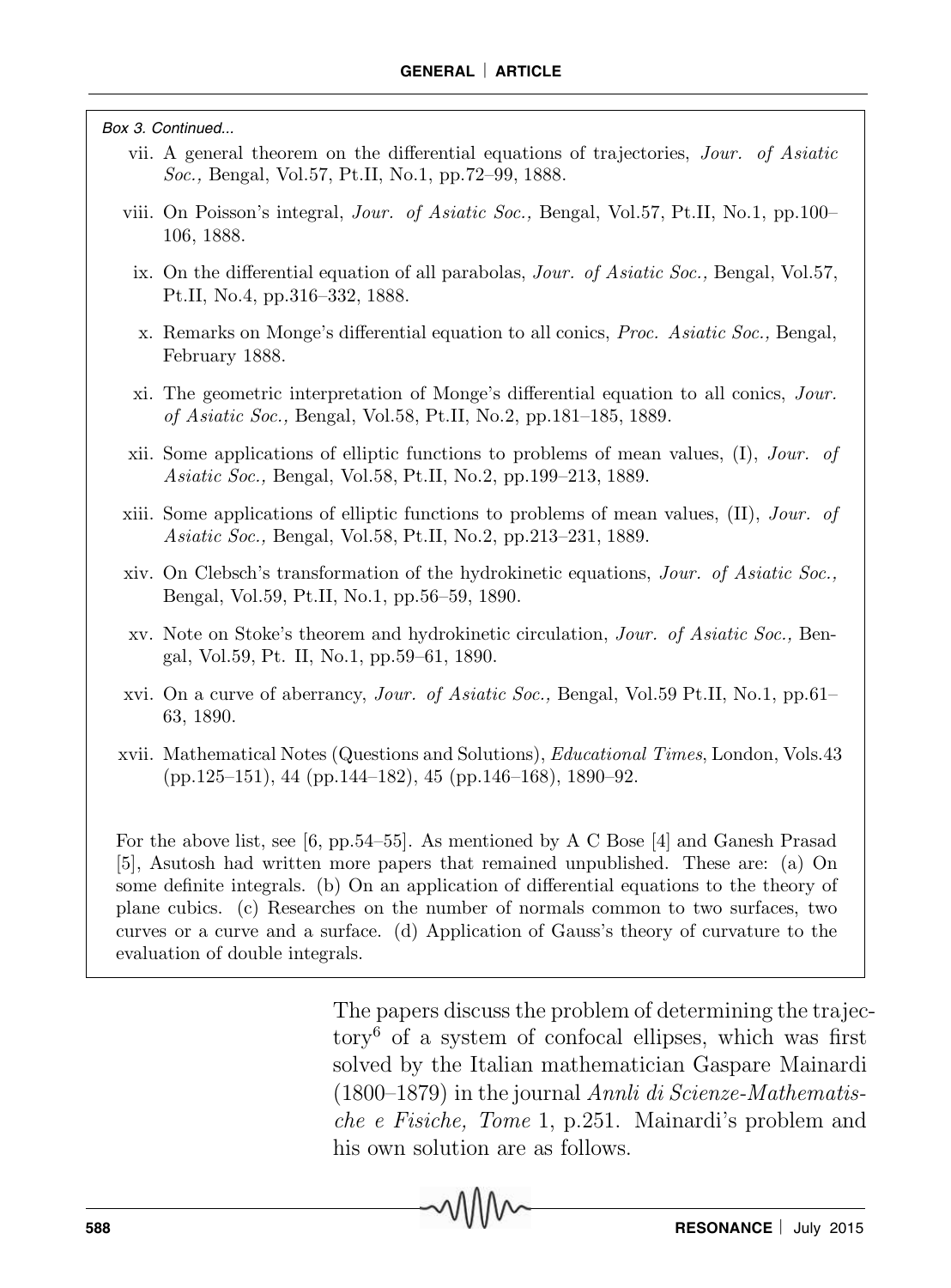Mainardi's Problem: Determine the oblique trajectory of a system of confocal ellipses.

Mainardi's Solution: If the distance between the foci is  $2h$ , and the tangent of the angle between any given curve and the trajectory is  $n$ , then the equation of the trajectory is given by

$$
-2n\tan^{-1}\sqrt{\left(\frac{h^2}{xM}-1\right)} + \log\frac{1-\sqrt{(1-M/x)}}{1+\sqrt{(1-M/x)}} = C,
$$
\n(1)

where  $C$  is the constant of integration, and  $M$  is given by the quadratic equation

$$
M(x^2 + y^2 + h^2) = (M^2 + h^2)x.
$$
 (2)

But Asutosh remarked [3, p.115], "this form of the equation is so complicated that it would be a hopeless task to have to trace the curve from it; indeed, it is so unsymmetrical and inelegant that Professor Forsyth in his splendid work on Differential Equations (p.131) does not at all give the answer."

In paper [iv], Asutosh gave an elegant solution by which the trajectory was "represented by a pair of remarkably simple equations which admit of an interesting geometrical interpretation" [3, p.115]. Professor Forsyth quoted Asutosh's solution of Mainardi's problem in subsequent editions of his book on differential equations.

Asutosh's simplification of Mainardi's solution is as follows:

### Asutosh's Solution: Assume

$$
Mx = h^2 \cos^2 \phi, \quad C = 2n\lambda,
$$
 (3)

where  $\lambda$  is a new constant. Substitute in (1) to get

$$
\log\left[\left\{1-\sqrt{\left(1-\frac{M}{x}\right)}\right\}/\left\{1+\sqrt{\left(1-\frac{M}{x}\right)}\right\}\right]=2n\lambda+2n\phi
$$

6 Here, a 'trajectory' refers to a curve which intersects every member of the given system of confocal ellipses at a constant angle. If the (constant) angle of intersection is a right angle, then the curve is called an orthogonal trajectory; if the angle of intersection is *not* a right angle, then the curve is called an 'oblique trajectory'.

> "It was remarkable that a real result was obtained by consideration of an imaginary point''. – Arthur Cayley on a paper of Asutosh Mukopadhyay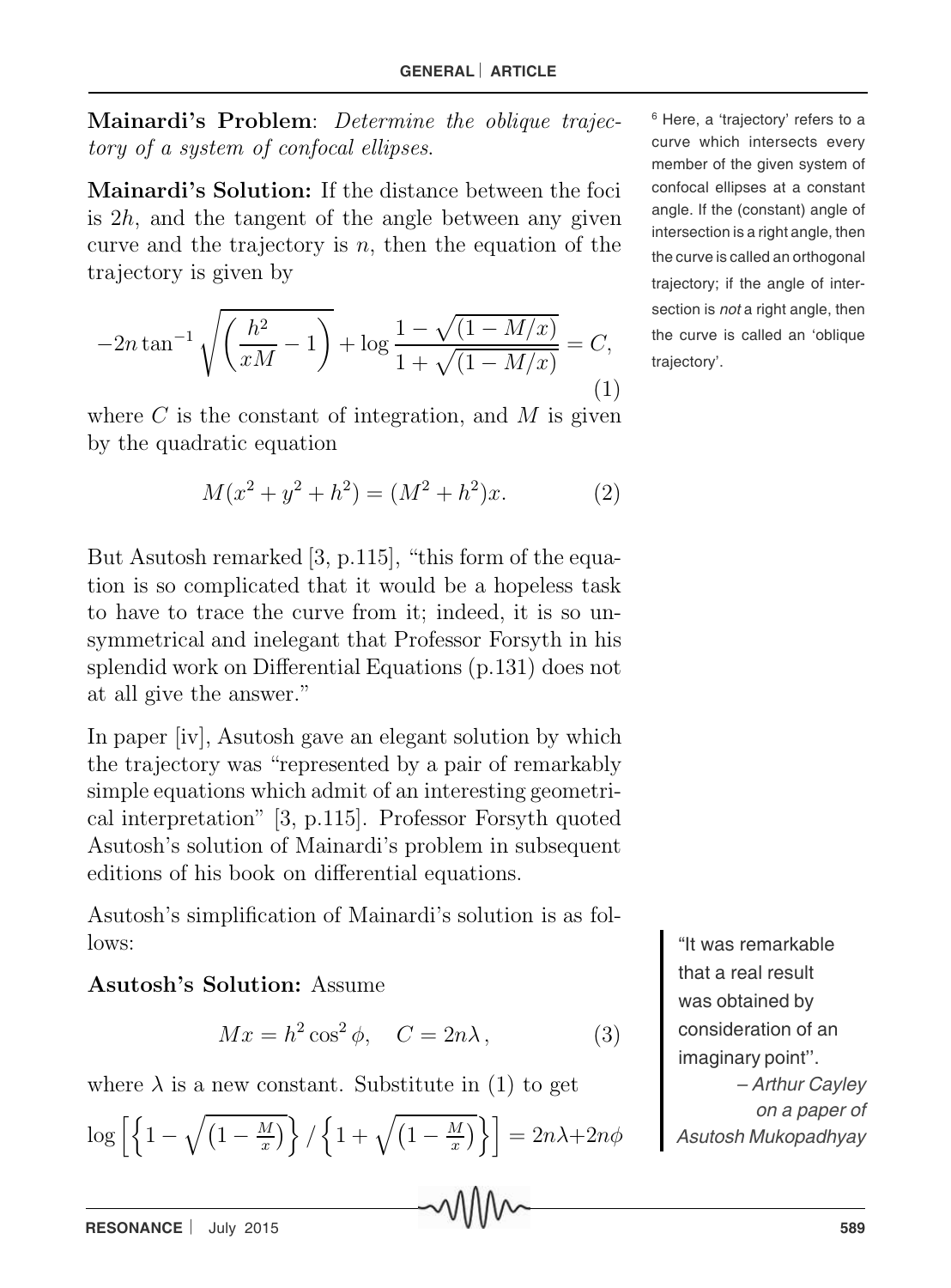$$
\implies \left\{1 - \sqrt{\left(1 - \frac{M}{x}\right)}\right\} / \left\{1 + \sqrt{\left(1 - \frac{M}{x}\right)}\right\} = e^{2n(\lambda + \phi)}
$$
\n
$$
\implies 1 / \sqrt{\left(1 - \frac{M}{x}\right)} = \left\{1 + e^{2n(\lambda + \phi)}\right\} / \left\{1 - e^{2n(\lambda + \phi)}\right\}
$$
\n
$$
\implies 1 - \frac{M}{x} = \left(\frac{1 - e^{2n(\lambda + \phi)}}{1 + e^{2n(\lambda + \phi)}}\right)^2
$$
\n
$$
\implies \frac{M}{x} = \frac{4e^{2n(\lambda + \phi)}}{(1 + e^{2n(\lambda + \phi)})^2}.
$$

But  $M = (h^2/x) \cos^2 \phi$ . Substituting this value of M and taking the positive square root

$$
\frac{h}{x}\cos\phi = \frac{2\,e^{n(\lambda+\phi)}}{1+e^{2n(\lambda+\phi)}}.
$$

So,

$$
x = h\cos\phi\cosh n(\lambda + \phi).
$$

Again substituting the value of  $M$  in  $(2)$  and simplifying, we get

$$
\frac{x^2}{h^2\cos^2\phi} - \frac{y^2}{h^2\sin^2\phi} = 1,
$$

or,

 $y = h \sin \phi \sinh n(\lambda + \phi)$ .

Therefore, the coordinates of any point on the trajectory may be expressed in a very neat and symmetrical form, in terms of a parameter  $\phi$ , viz., we have

$$
x = h \cos \phi \cosh n(\lambda + \phi), \quad y = h \sin \phi \sinh n(\lambda + \phi).
$$
\n(4)

Asutosh also gave a brilliant and intricate geometrical interpretation of the equations represented by (4). The interpretation is as follows (Figure 2):

Let  $A$ ,  $A_1$ , be the foci of confocal ellipses, such that  $OA = h$  and O is the mid-point of  $AA_1$ . A circle with center  $O$  and radius  $h$  is drawn. Any point  $B$  on the circle is taken such that  $\angle AOB = \phi$ . Let C be the foot of the perpendicular from B on OA. Then,

$$
OC = h\cos\phi, \quad BC = h\sin\phi.
$$



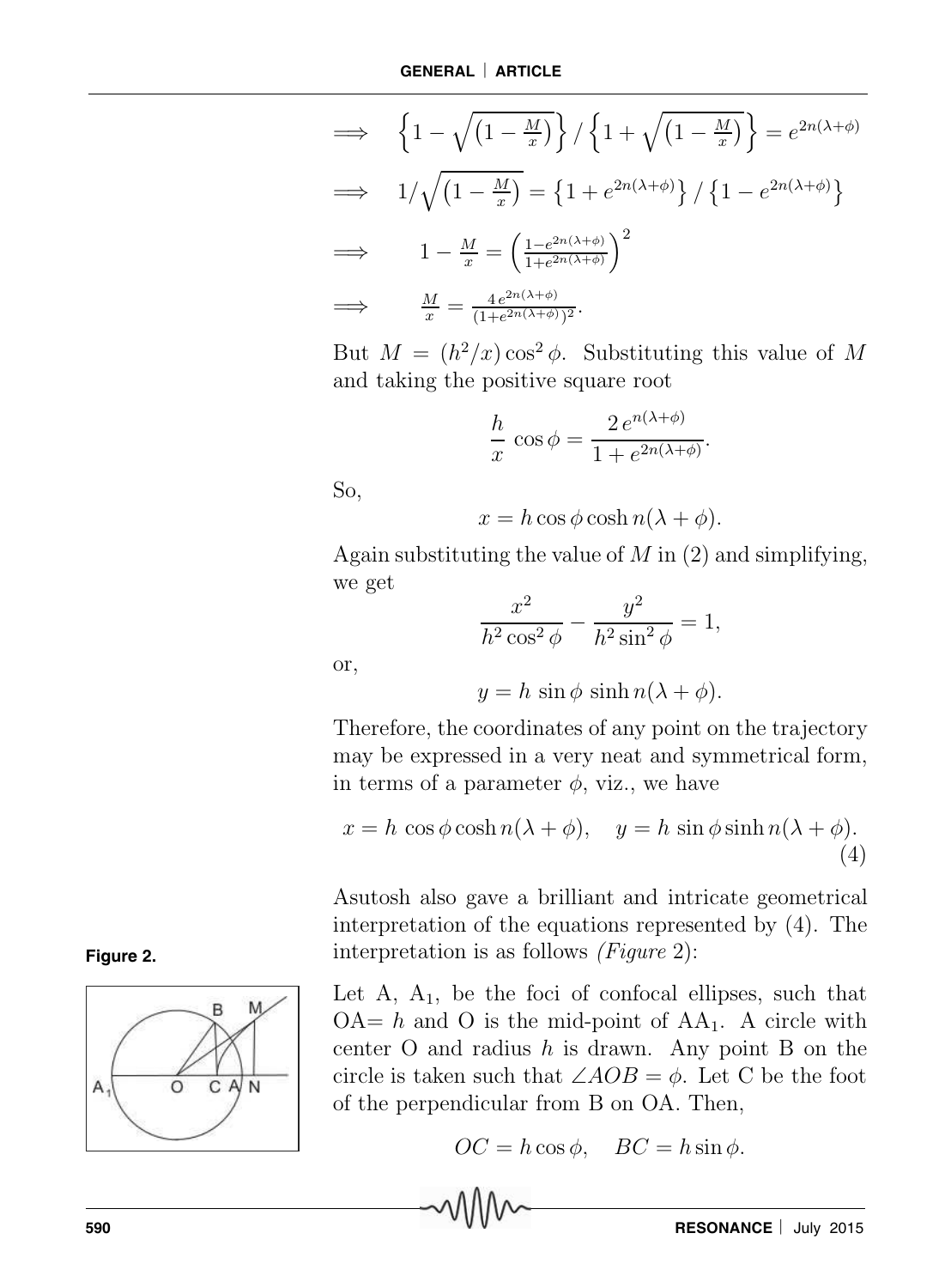A hyperbola with centre O and transverse and conjugate axes as OC and BC respectively is drawn. Let M be a point on the hyperbola such that the area of the hyperbolic sector OCM equals  $n(\lambda + \phi)$  times the area of the triangle OCB. Asutosh proved that M is a point on the required trajectory, i.e., a point having the coordinates displayed in (4). We sketch his argument here (the reader can verify the details).

Let N be the foot of the perpendicular from M on the line OA; let  $\alpha = h \cos \phi$  and  $\beta = h \sin \phi$ . Thus, the point M on the hyperbola is of the form  $(\alpha \cosh \psi, \beta \sinh \psi)$  and the area of the triangle OMN is  $\frac{1}{2}\alpha\beta \cosh \psi \sinh \psi$ . Using integration, the area of the portion CMN can be seen to be  $\frac{1}{2}\alpha\beta\cosh\psi\sinh\psi - \frac{1}{2}$  $\frac{1}{2}\alpha\beta\psi$ , showing that the area of OCM is  $\frac{1}{2}\alpha\beta\psi$ . Hence, by hypothesis,  $\psi = n(\lambda + \phi)$ . Thus, the coordinates of M satisfy (iv).

The paper [vii] on a general theorem on the differential equations of trajectories is a development of the earlier paper [iv]. "Asutosh did not rest satisfied with giving an elegant solution of Mainardi's problem and a geometric interpretation." [4, p.62] Asutosh firmly believed that, "every simple mathematical result could be established by a correspondingly simple process" [3, p.119] and reexamined the whole question to see if the artificial process of Mainardi could be simplified. The investigation led him to a very general theorem which shows (roughly) that:

> Whenever the coordinates of any point on a curve can be expressed by means of a single variable parameter, the coordinates of the corresponding point on the trajectory may be similarly expressed. [3, p.119]

The precise statement of the general theorem is given below.

**Theorem.** Let the coordinates of any point on a plane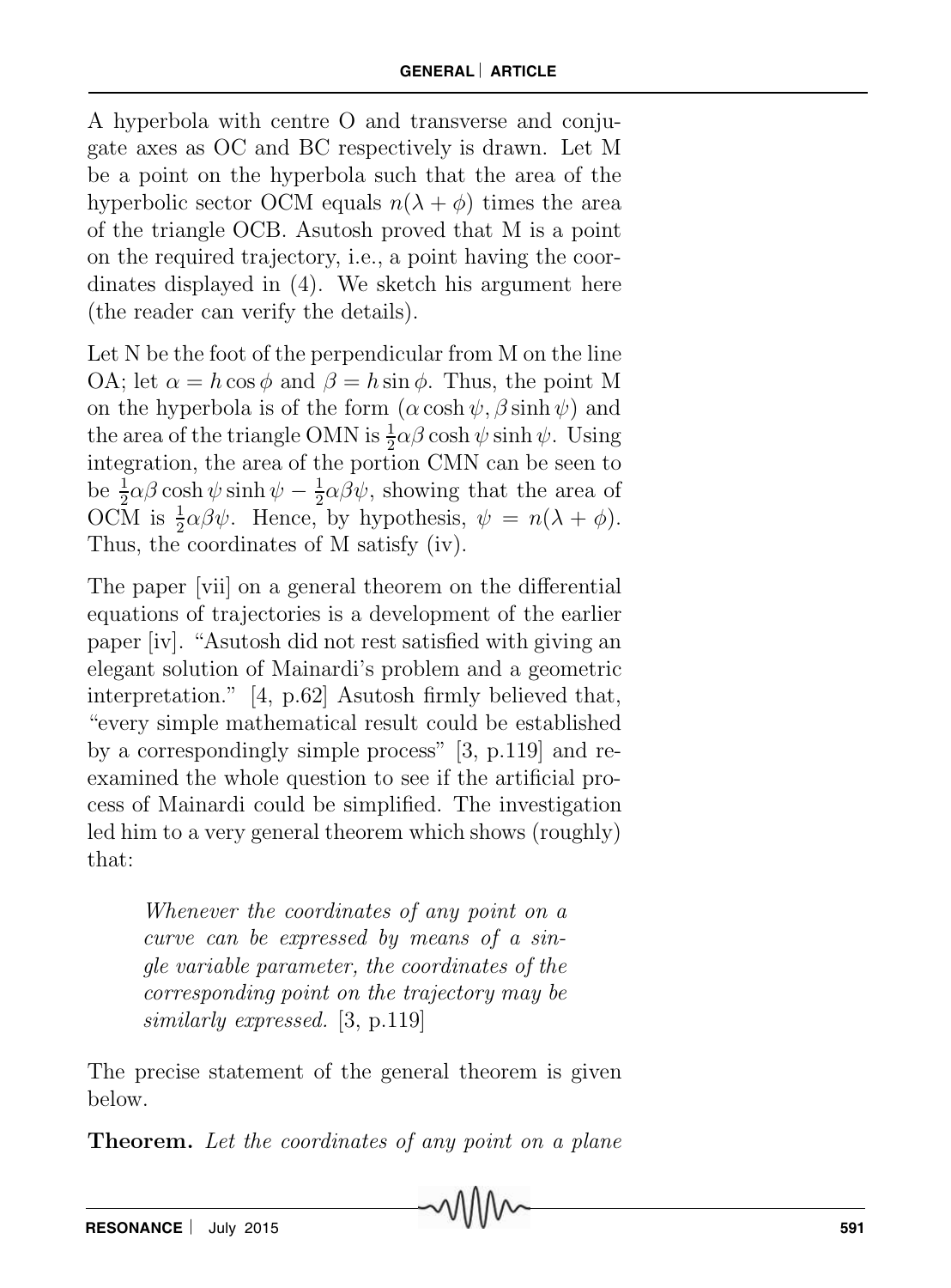curve be represented by means of a variable parameter θ, by the equations

$$
x = f_1(\theta, a), \quad y = f_2(\theta, b), \tag{5}
$$

where  $a, b$  are arbitrary constants. We consider the system of curves (5) obtained by varying a and b subject to a condition which can be analytically represented by the relations

$$
a = F_1(\psi, h), \quad b = F_2(\psi, h), \tag{6}
$$

where  $\psi$  is a parameter and h a given constant. Then, the coordinates of the corresponding point on the oblique trajectory, which intersects any such curve at an angle  $\alpha$ , is given by a similar expression

$$
X = f_1(\theta, F_1(\psi, h)), \quad Y = f_2(\theta, F_2(\psi, h)), \quad (7)
$$

where  $\psi$  is a function of  $\theta$  detemined by the differential equation

$$
\frac{\mathrm{d}\psi}{\mathrm{d}\theta} = \frac{nL}{N - nM},\tag{8}
$$

where

$$
n = \tan \alpha,\tag{9}
$$

$$
L = \left(\frac{\mathrm{d}f_1}{\mathrm{d}\theta}\right)^2 + \left(\frac{\mathrm{d}f_2}{\mathrm{d}\theta}\right)^2,\tag{10}
$$

$$
M = \left(\frac{\mathrm{d}f_1}{\mathrm{d}\theta}\right) \left(\frac{\mathrm{d}f_1}{\mathrm{d}\psi}\right) + \left(\frac{\mathrm{d}f_2}{\mathrm{d}\theta}\right) \left(\frac{\mathrm{d}f_2}{\mathrm{d}\psi}\right),\tag{11}
$$

$$
N = \left(\frac{\mathrm{d}f_2}{\mathrm{d}\theta}\right) \left(\frac{\mathrm{d}f_1}{\mathrm{d}\psi}\right) - \left(\frac{\mathrm{d}f_1}{\mathrm{d}\theta}\right) \left(\frac{\mathrm{d}f_2}{\mathrm{d}\psi}\right). \tag{12}
$$

Merely stating and proving the general theorem did not satisfy Asutosh; he also applied it to determine the oblique trajectories of: (i) a system of confocal ellipses (Mainardi's problem), (ii) a system of confocal hyperbolas, (iii) a system of parabolas having a common principal axis and which touch each other at their common vertex, (iv) a pencil of coplanar rays radiating from a point (by two methods), (v) a system of circles which touch a given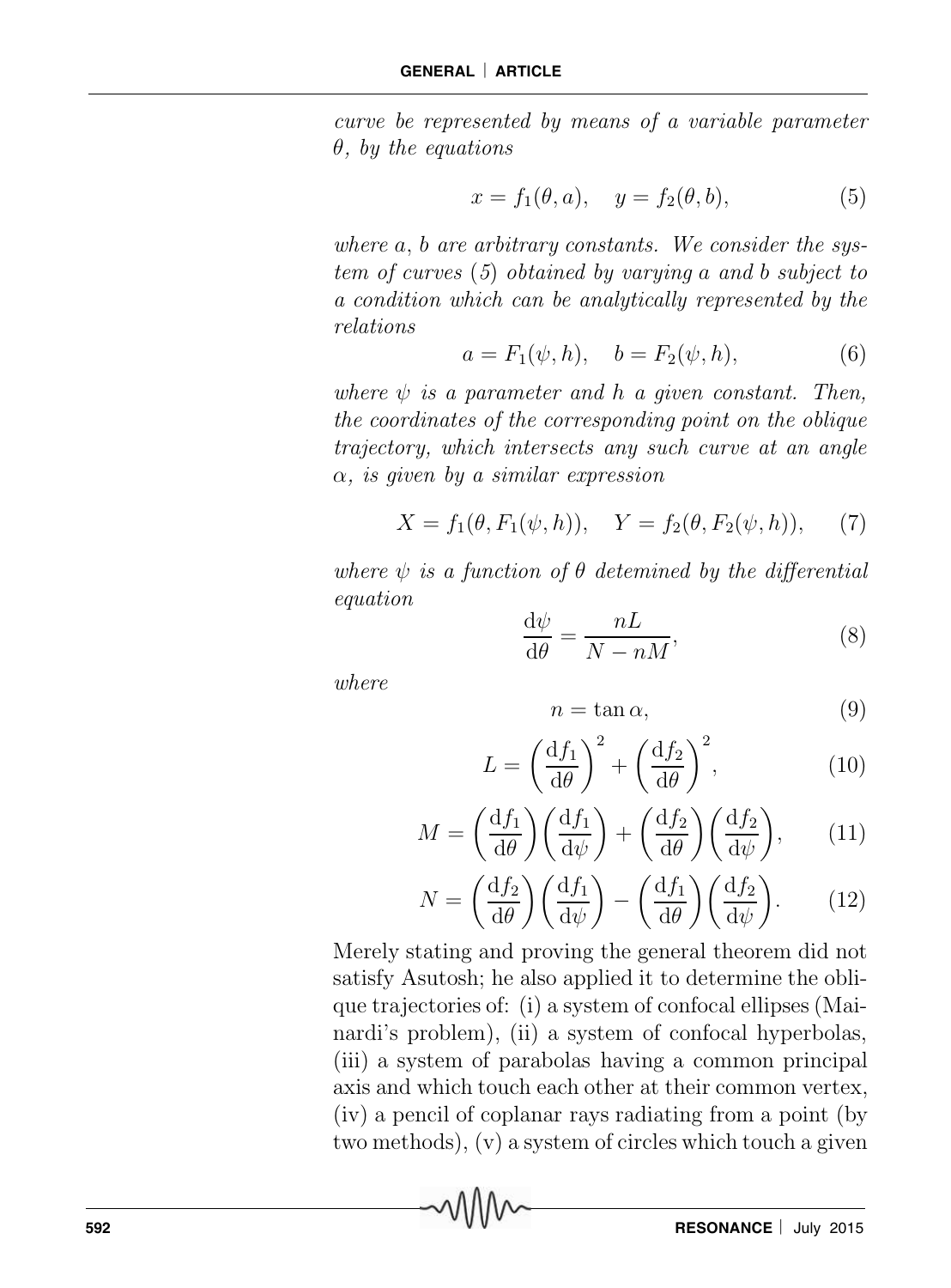straight line at a given point, (vi) a system of parabolas which have a common focus and principal axis, vii) the system of curves obtained by varying  $b$  in the equation  $e^x \sin y = ab$ , and other problems. He also connected the theorem with the theory of conjugate functions.

William Booth, a "*brilliant but somewhat eccentric Irish* Mathematician" [4, p.63], was a Professor of mathematics of Asutosh at Presidency College. Asutosh was informed by Booth that, during his lectures on differential equations at the University of Dublin, Michael Roberts used to present a solution of Mainardi's problem by the help of elliptic coordinates. Asutosh, who had no opportunity of examining the unpublished solution arrived at by Roberts, worked out his own solution by means of elliptic coordinates but remarked that the result obtained is not in an appreciably simpler form and the method is not suited for general application; the methods and theorems of Asutosh (in papers [iv, vii], of Box 3) effectively removes these disadvantages [3, pp. 149– 151]. A C Bose observed [4, p.63], "No wonder Asutosh from being a beloved pupil, in subsequent years, became William Booth's valued friend!".

We now discuss some of the other papers of Asutosh Mukhopadhyay listed in Box 3.

(a) His first published paper gave an elegant alternative proof of Proposition 25 of Euclid's Book I. The proposition states [6, p.55]: "If in any two triangles two sides are equal and if the third side of the first is greater than that of the second, then the angle opposite the third side of the first is greater than the angle opposite to the corresponding side of the second". This new proof is done by the method of superposition and it is shorter than the lengthy proof given in Euclid's book. This proof was discovered by him when he was in school.

(b) Asutosh's second paper titled 'Extension of a theorem of Salmon's' was also published in Messenger of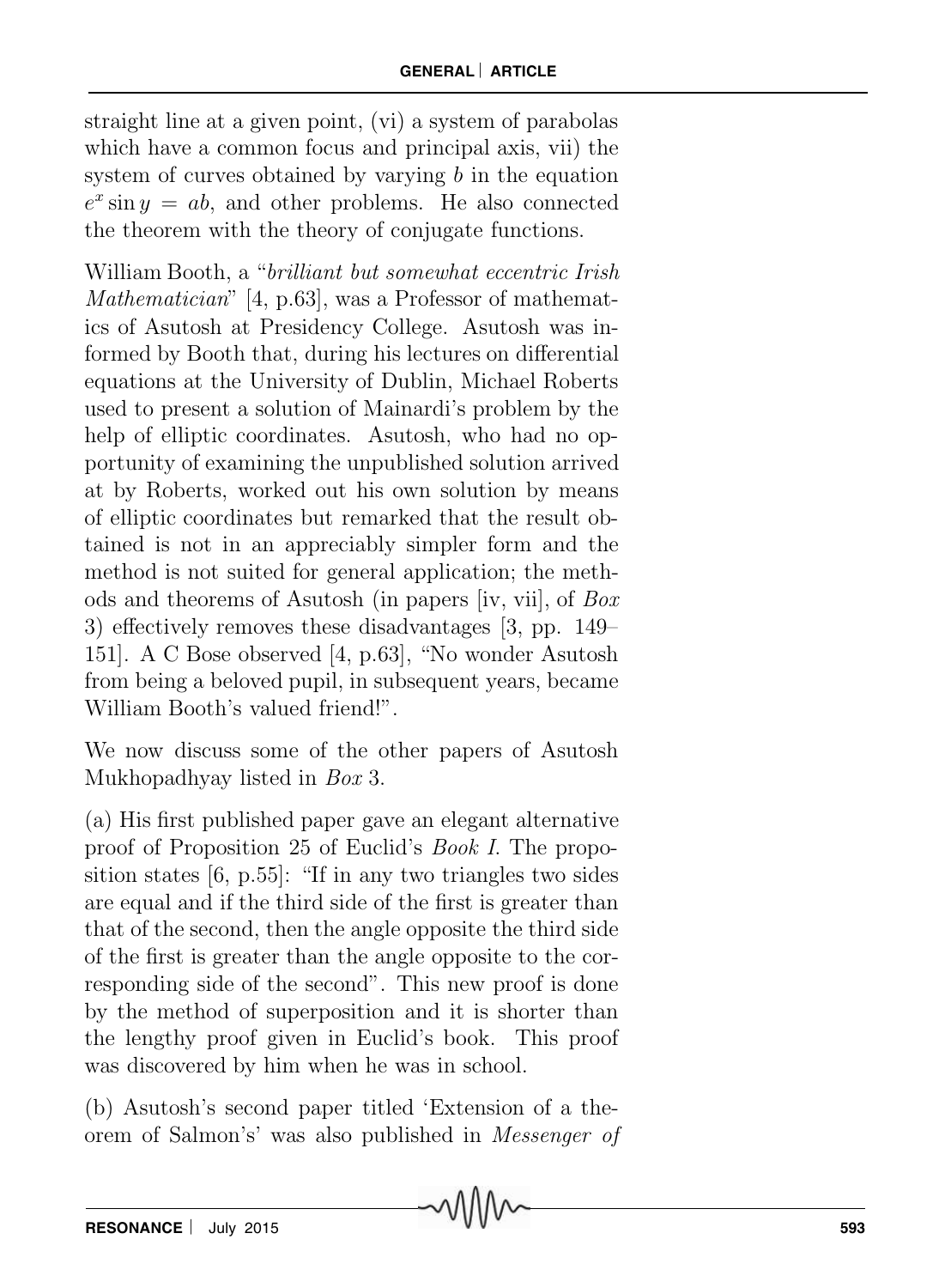Mathematics, Cambridge. Salmon's theorem states: "If A, B, C, D be any four points on a circle and O is the fifth point taken arbitrarily, and if we denote the area of the triangle BCD by [BCD], etc. then we have

 $OA^2.[BCD]+OC^2.[ABD] = OB^2.[ACD]+OD^2.[ABC]$ ".

In his paper, Asutosh has given an extension of the above theorem to 2n points in a circle (instead of just 4 points). To arrive at his result he considers initially  $n$  $= 3$ , that is, the case of a hexagon in the circle.

Asutosh also obtained a three-dimensional analogue of Salmon's theorem. The paper was written when Asutosh was still an undergraduate student.

(c) The third paper (iii in  $Box 3$ ) is perhaps influenced by J L Lagrange's books, Theorie des function analytic (1797) and Lecon Sur le Calculus des function (1804), and A M Legendre's book, Traite des functions ellipliques. In this outstanding paper titled 'A note on elliptic functions', Asutosh established an addition theorem in the theory of elliptic functions by a novel process based on the properties of the ellipse. Regarding the paper, Arthur Cayley (1821–1895) observed (1887):

> "It was remarkable that a real result was obtained by consideration of an imaginary point."

This paper has been referred to in Enneper's Elliptische Funktionen [6, p.51]. The paper was written when Asutosh was an MA student.

(d) The paper 'A memoir on plane analytic geometry', [vi] is the longest of all the papers of Asutosh. It contains 62 pages and is divided into 32 sections, which are practically independent of each other. Before the publication of the paper, Asutosh presented the entire material in a lecture at IACS, Calcutta. Regarding the object and

It was remarkable that a real result was obtained by consideration of an imaginary point. – Arthur Cayley on a paper of Asutosh Mukopadhyay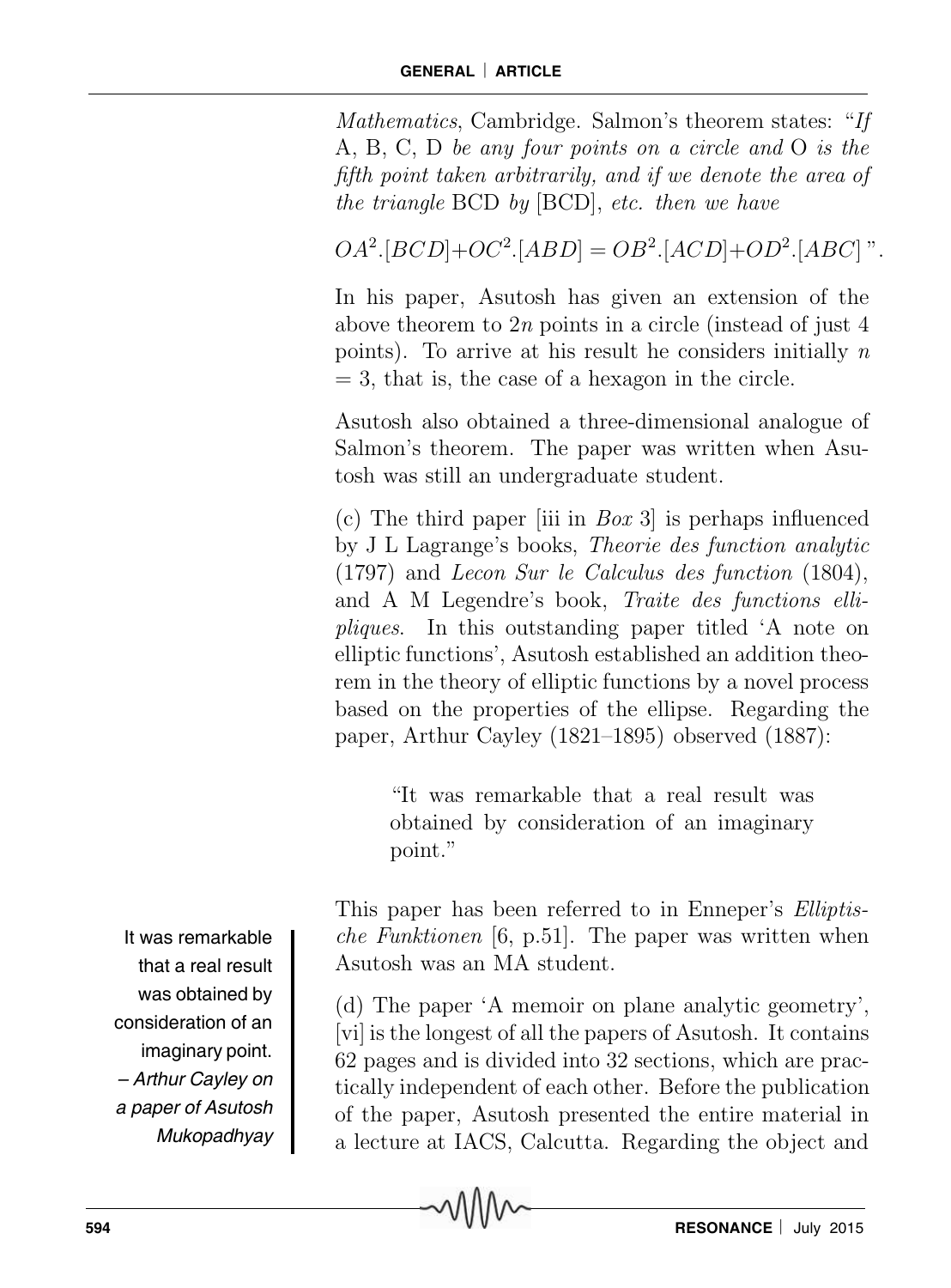scope of this memoir, Asutosh says [3, p.25], "It is my object in the present paper to bring together a number of theorems in plane analytic geometry which have accumulated in my hands during my study of the subject. ... I believe that either the theorems themselves, or the methods of establishing them are original.".

Indeed, as A C Bose writes [4, p.67]: "The originality and breadth of treatment of fundamental topics of analytic geometry in this paper, disclose a master hand." The numerous topics "receive a freshness and elegance of treatment from this young mathematician of only 23 years of age, which is simply astonishing!"

We quote one theorem from this paper [3, p.42].

Theorem. If from any point P, tangents are drawn to the conic

$$
S \equiv \frac{x^2}{a^2} + \frac{y^2}{b^2} - 1 = 0,
$$

and P is constrained to move on any curve

$$
F(x,y) = 0,
$$

then, the locus of the middle point of the polar chord of P with regard to S is

$$
F(\frac{x}{1+S}, \frac{y}{1+S}) = 0.
$$

(e) Now, a few words about the papers [v, ix, x and xi] in Box 3. The paper [v] titled: 'On Monge's differential equation to all conics' is of outstanding merit. "In it, he published a challenge to mathematicians as regards the true geometric interpretation of this famous equation – a challenge which led to a controversy out of which the Indian mathematician emerged with flying colours." [4, pp.63–64].

The French mathematician Gaspard Monge (1746–1818) was the first to find the differential equation of all conics in 1810 (that is, to curves that are represented by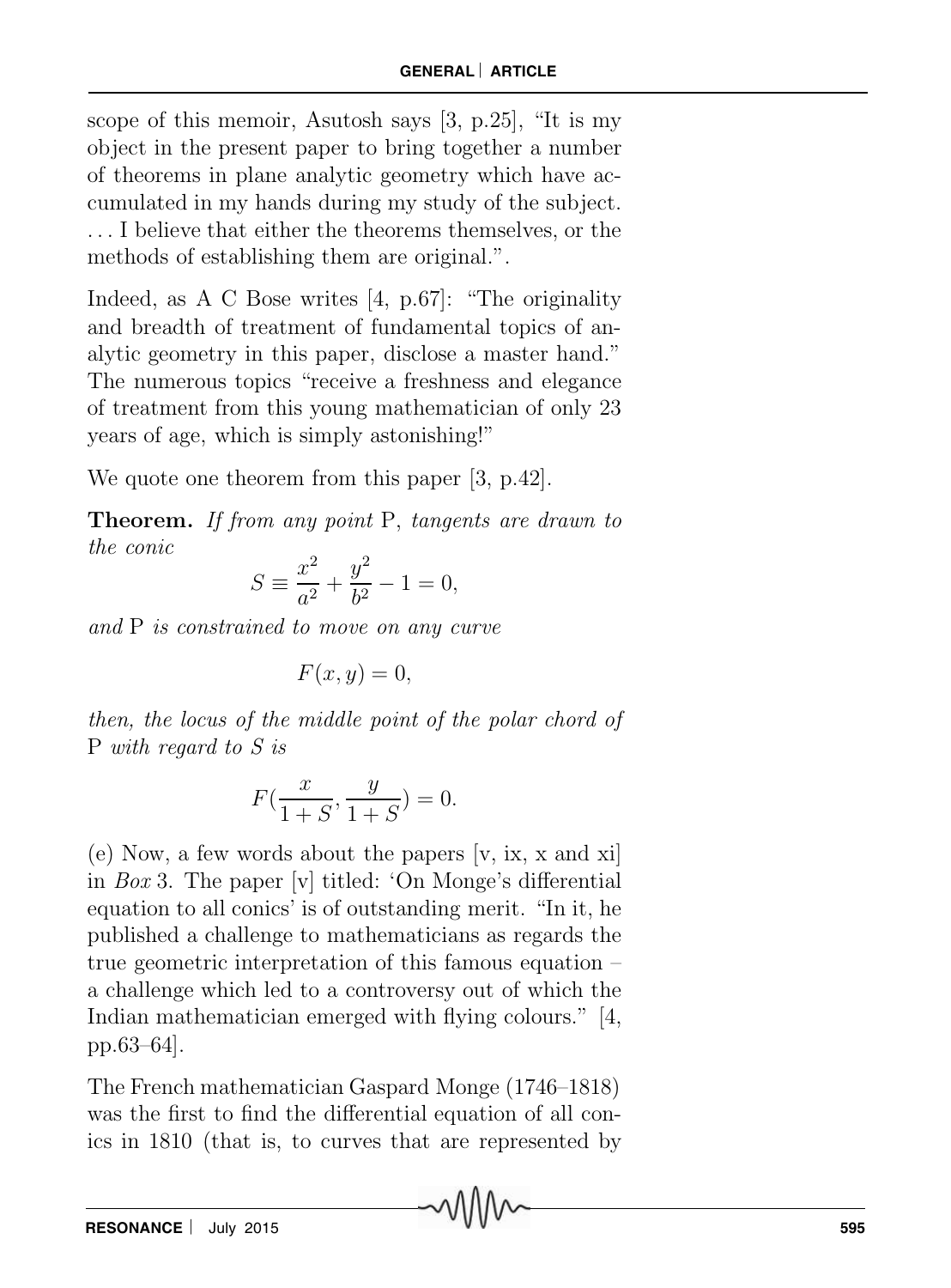the general equation of the second degree in  $x, y$ . In the first edition of his book, A Treatise on Differential Equations (1859), George Boole (1815–1864), quoting the result (i.e., the differential equation) of Monge made the remark [3, p.158]: "But, here our powers of geometrical interpretation fail, and results such as this can scarcely be otherwise useful than as a registry of integrable forms."

Subsequently, two attempts were made to interpret geometrically the Mongian differential equation. The first attempt was made by Alan Joseph Cunningham (1842– 1928) in 1877 and the second one by J J Sylvester (1814– 1897) in 1886.

In paper [v], Asutosh discussed in detail the questions of derivation of the Mongian differential equation from the integral equation of the conic and the geometric interpretation of the Mongian differential equation with reference to Boole's remark and Sylvester's interpretation. He showed that the geometric interpretation of Sylvester was not the true interpretation. In a letter written in 1887 to the 23-year old Asutosh, Cayley remarked about his criticism of Sylvester's interpretation that [4, p.66], [6, p.52] "It is of course, all perfectly right".

In paper [ix], Asutosh presented a geometrical interpretation of the differential equation of all parabolas. The investigations led to his paper [x] in which Asutosh laid down two fundamental tests which should be applied if one wishes "to examine whether a proposed interpretation of a given differential equation is relevant or not" [3, p.256].

The paper [x] was in response to a letter written by Cunningham to the Asiatic Society of Bengal referring to the paper [v] of Asutosh and drawing attention to the fact that he had already given the geometric interpretation of the Mongian equation. In the paper, Asutosh critically examined Cunningham's interpretation and rejected it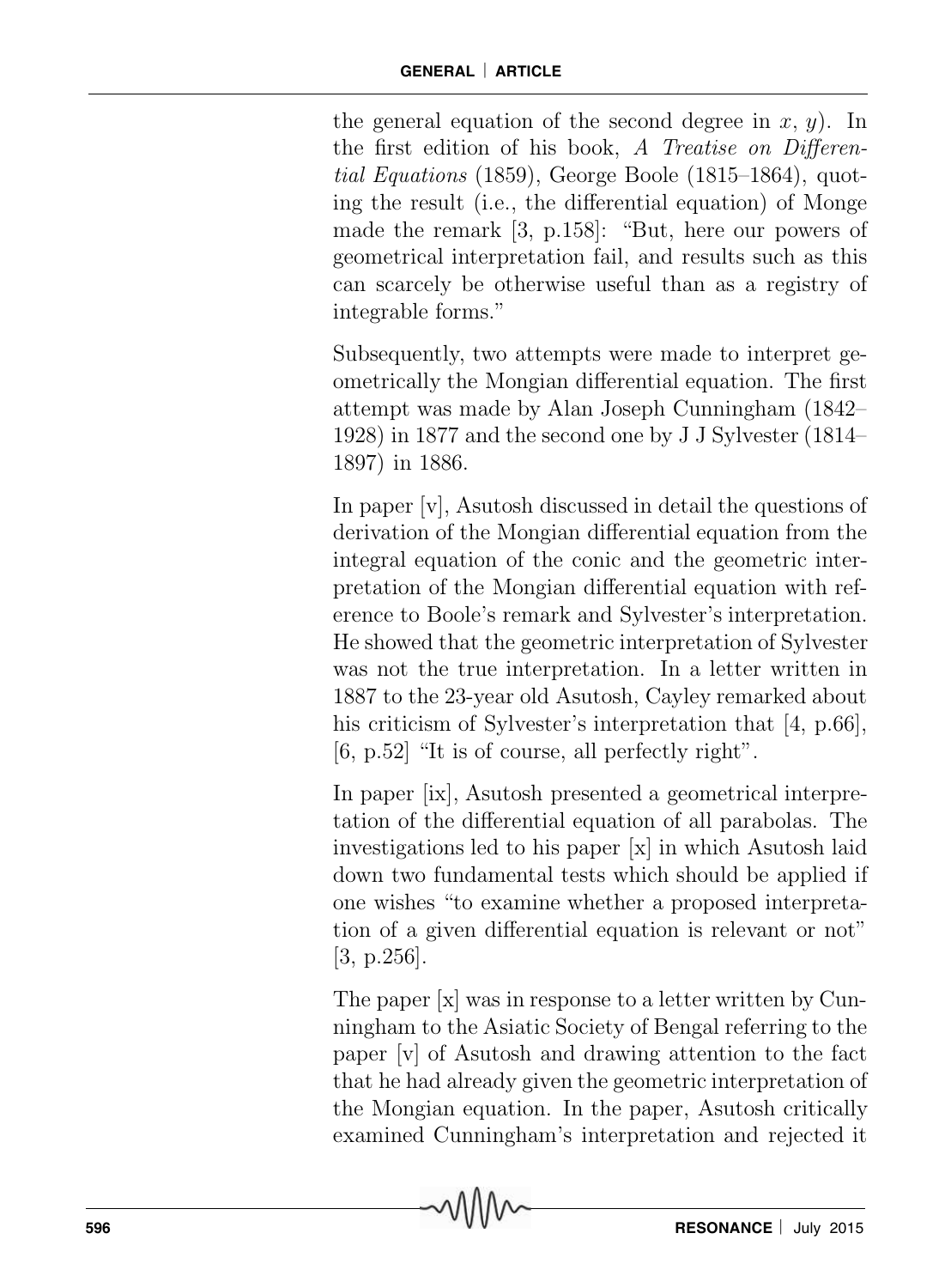on the ground that it does not satisfy any of the two tests for a true geometrical interpretation of a differential equation. In fact, he showed by actual calculation that Cunningham's interpretation was not the interpretation of the Mongian but of one of its five independent first integrals. Sylvester's attempted interpretation had satisfied one of the two tests, but not the other.

Finally, in paper [xi], Asutosh gave his own interpretation of the Mongian differential equation. Asutosh's geometric interpretation of the Mongian equation was accepted by all. This interpretation has been quoted by Edwards in his book on differential calculus. Cunningham acknowledged [*Nature*, Vol.38, pp.318–319]:

> "Professor Asutosh Mukhopadhyay has proposed a really excellent mode of geometric interpretation of differential equations in general, viz., writing the equation in the form  $F = 0$ , the geometric meaning of the symbol F considered as a magnitude (angle, length, area, etc.) in any curve whatever (wherein F is of course not zero) is, if possible, to be formed; then the geometric meaning of that equation obviously is that the quantity  $F$ vanishes right round every curve of the family represented by the differential equation. This is the most direct geometric interpretation yet proposed.".

Asutosh did his research all by himself. No one was there to guide him. Ganesh Prasad rightly remarked, "Sir Asutosh's contributions to mathematical knowledge were due to his unaided efforts while he was only a college student. After Bhaskara, he was the first Indian to enter into the field of mathematical research<sup>7</sup> as distinguished from astronomical research, and did much which was truly original" [5, p.54]. Ganesh Prasad also said

"Professor Asutosh Mukhopadhyay has proposed a really excellent mode of geometric interpretation of differential equations in general, ..." – A J Cunningham on a paper of Asutosh Mukopadhyay

 $<sup>7</sup>$  In making this statement, it</sup> appears that Ganesh Prasad was unaware of the Kerala School of Mathematics founded by Madhava (c.1340-1425) and the works of other medieval mathematicians like Narayana Pandita.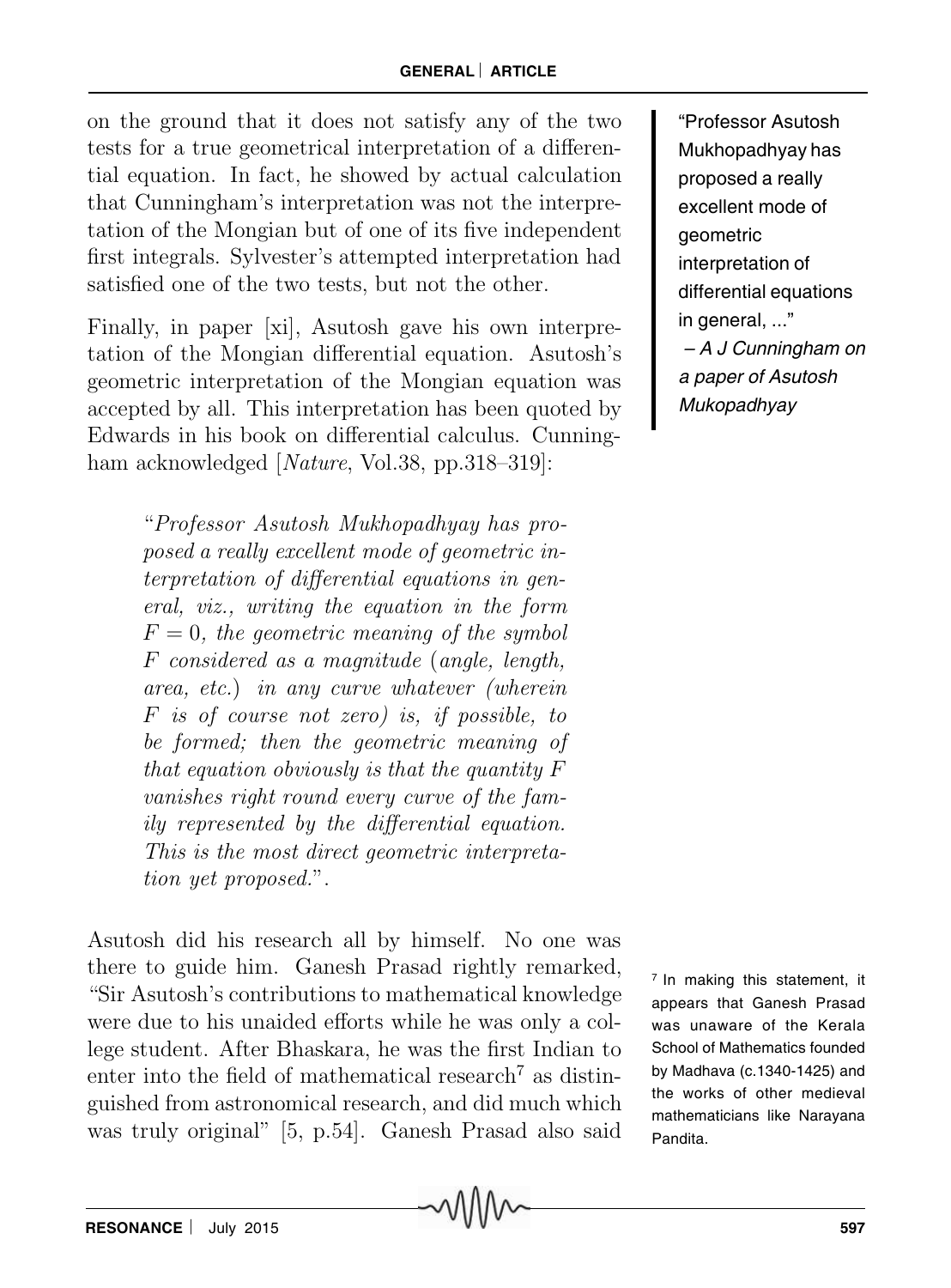"Sir Asutosh's boldness of vision and independence of thought – qualities absolutely necessary for success as a mathematical investigator – showed themselves very early when, as a student of the first year class of Presidency College, he wrote his first paper in 1880". – Ganesh Prasad [5, p.53]: "Sir Asutosh's boldness of vision and independence of thought – qualities absolutely necessary for success as a mathematical investigator – showed themselves very early when, as a student of the first year class of Presidency College, he wrote his first paper in 1880.".

Asutosh Mukhopadyay's work for enriching mathematics was manifold. Aware of the importance of good textbooks in mathematics, he himself wrote a textbook titled, An Elementary Treatise on the Geometry of Conics, which was published in 1893 (London, Macmillan and Company). In the preface of the book, written on 19th April, 1893, one finds, "This work contains elementary proofs of the principal properties of conics, and is intended for students who proceed to the study of the subject after finishing the first six books of Euclid." This 184-page textbook contains chapters on parabola, ellipse, hyperbola with diagrams and illustrations. There are slightly more than 100 propositions (25 on parabola, 35 on ellipse, 42 on hyperbola) and more than 800 exercises. It remained most preferred as the textbook for many years owing to its superiority over the then prevailing books by others. He also wrote a book (with coauthor Shyama Charan Bose) titled, Arithmetic for Schools (1901).

# 4. Promotion of Study of Mathematics and Research

It is true that after the textbook, we have not found any mathematical writing of Asutosh. But, he continued his efforts to update himself with development of mathematical knowledge of his time, to patronise, encourage research and to inspire young talents in study and research. The convocation address delivered on December 26, 1913, shows how well acquainted Asutosh was with the developments in mathematics of that time. In one portion of his address, he says [11, p.114]: "The theory of functions of a real variable – took its rise, partly in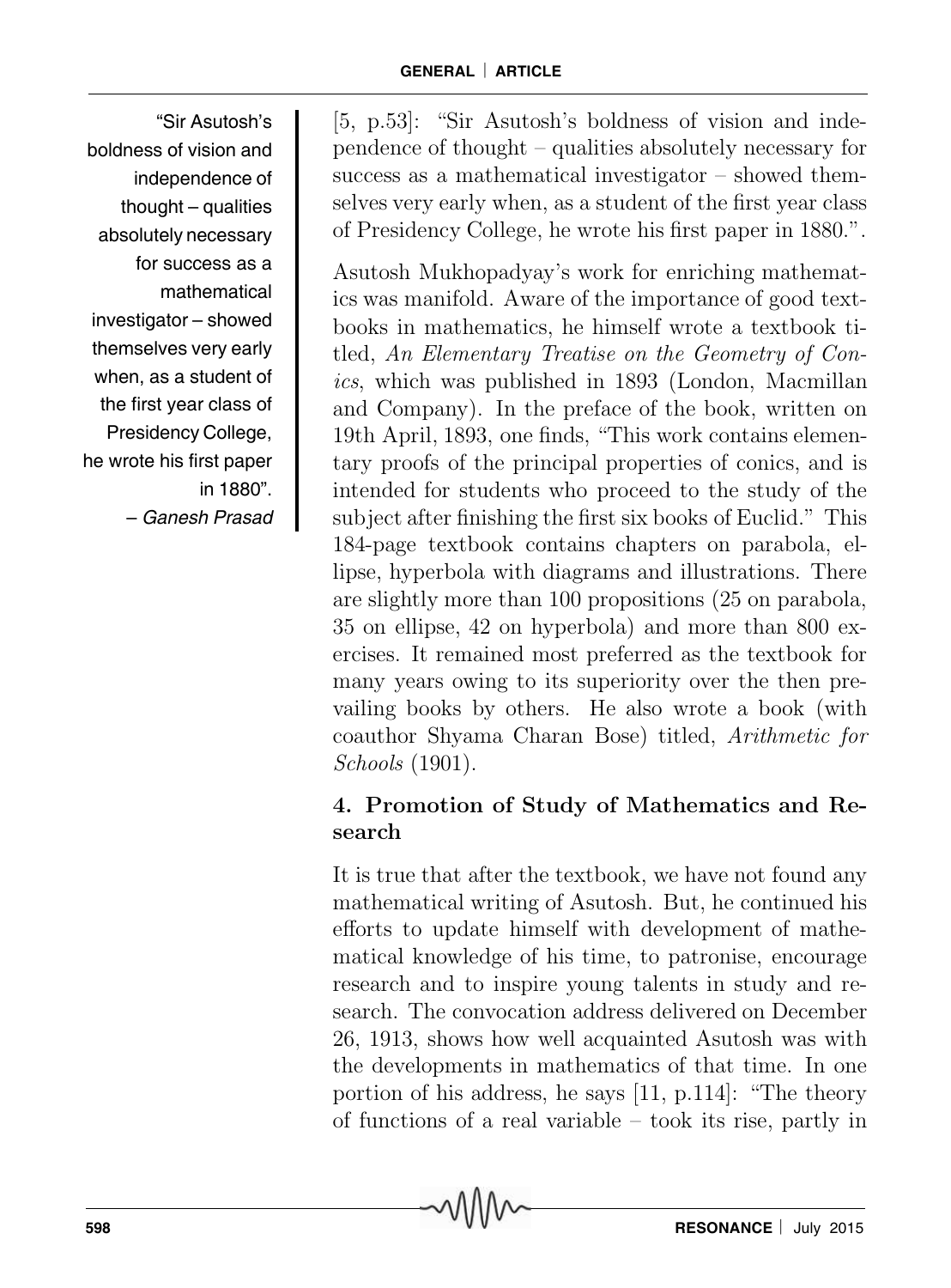the speculation of George Cantor on the nature of the concept of mathematical infinity, and partly in the persistent endeavours of isolated purists to give a more rigid form to proofs of well-known theorems and a greater precision to the conditions under which certain processes are allowable" [11, p.113]. In that address, while informing about the appointment of William Henry Young (1863–1942) as the first occupant of the Chair of mathematics named after Lord Hardinge, he asserted that advanced students would be "stimulated by his teaching and example to undertake fruitful work in the most promising regions of the ever-widening domain of mathematical research."

Asutosh played an important role in the early development of mathematics in India by successfully establishing the Calcutta Mathematical Society (CMS) on September 6, 1908 and starting a research journal, Bulletin of Calcutta Mathematical Society in 1909. The foundation of the two mathematical societies in India (the Indian Mathematical Society in 1910, initially established as Analytic Club in 1907 by V Ramaswami Iyer, and the Calcutta Mathematical Society by Asutosh Mukhopadhyay in 1908) constitutes an important milestone in the history of development of mathematics and mathematical research in modern India.

CMS was started with the main objectives of encouraging and promoting mathematical study and research, improving mathematical studies, writing, compiling, publishing journals, books and reports of mathematical sciences, etc. Largely because of Asutosh, CMS could gradually witness the emergence of mathematical activists seriously bent on contributing to the subject through research. He would regularly visit the mathematical society and ask for the progress made in the researches of the young lecturers M N Saha, S N Bose, N R Sen, N N Sen and others whom he had recruited for the mathematics and physics departments of Calcutta Univer-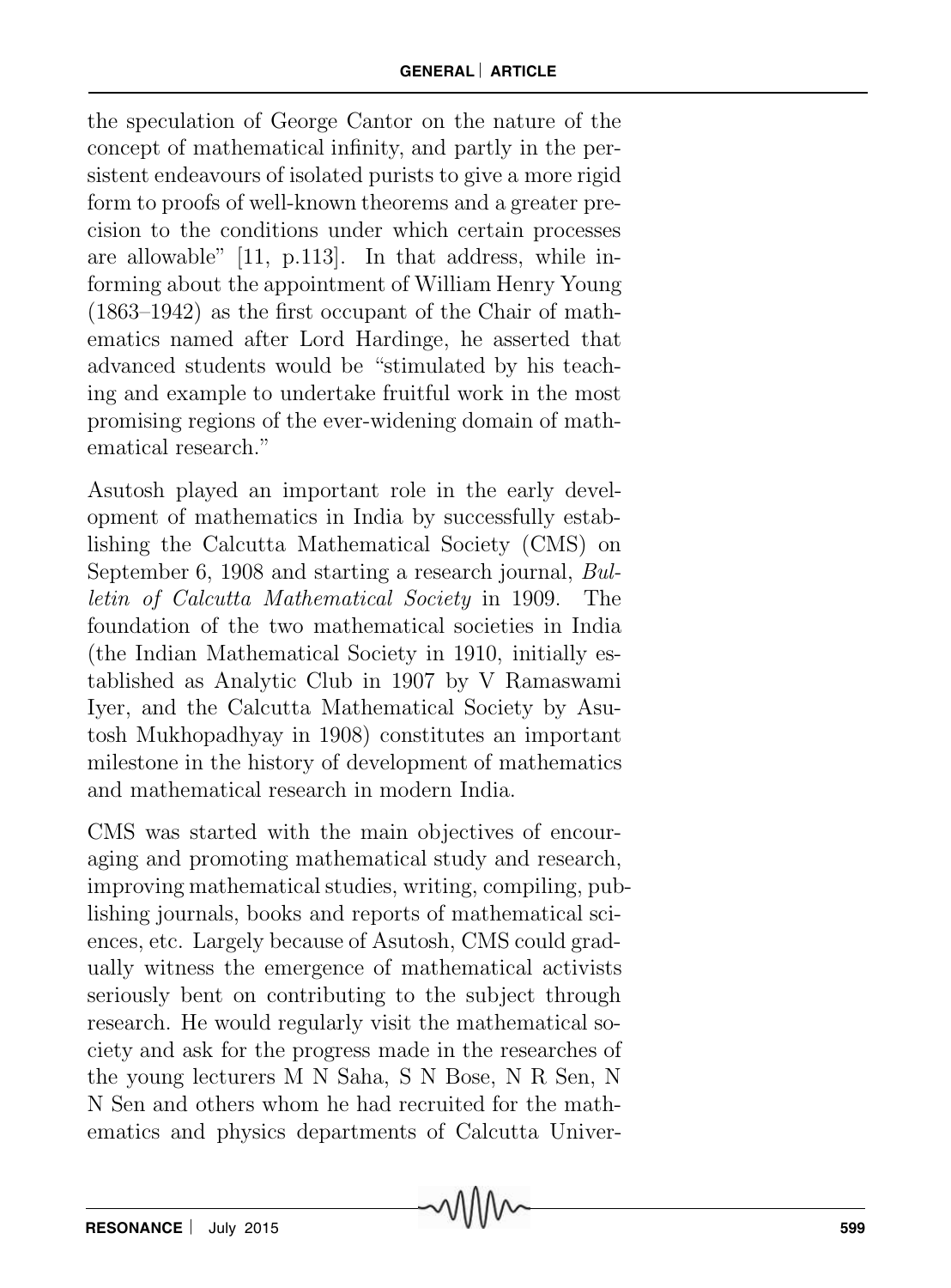sity. It is noteworthy that Ganesh Prasad (in 1909), AR Forsyth (in 1913) and W H Young (in 1915) delivered addresses before the Society. What is most notable is that Asutosh was present and presided over each of the 83 meetings the Society held during his lifetime. The early issues of the Bulletin of CMS show considerable contact with continental mathematics of that time. The bulletin found a galaxy of mathematicians and scientists like C E Cullis, Shyamadas Mukhopadhyay, W H Young, B N Seal, Ganesh Prasad, C V Raman, D N Mallik, M N Saha, A C Bose, B B Datta, S N Bose, N R Sen, S K Mitra and others, to contribute to the journal.

It is remarkable that under Asutosh's personal initiative, encouragement and inspiration, research workers – some of them very brilliant – began to gather around him. His continuing queries to young researchers of those days about the progress of their research work were a source of inspiration to them. CE Cullis rightly remarked [2, p.15]:

> "To every band of men engaged in the quest after truth and light, his (Asutosh's) help and encouragement were greatly and unselfishly given, and in learned societies and gatherings he was a dominant figure, his giving appreciation where it was due and advice where it was needed".

# 5. Epilogue

A lot of information about Asutosh's love for mathematics, his likes and dislikes, pattern of study and living may be deciphered from his diary [2], though it was written only for a very short period. His diary and collection of books and journals bear testimony to his closeness to mathematics and love for creating a specialised culture in the mathematical arena. See Box 4 for his inspiration to students.

To every band of men engaged in the quest after truth and light, his help and encouragement were greatly and unselfishly given, and in learned societies and gatherings he was a dominant figure, his giving appreciation where it was due and advice where it was needed. – C E Cullis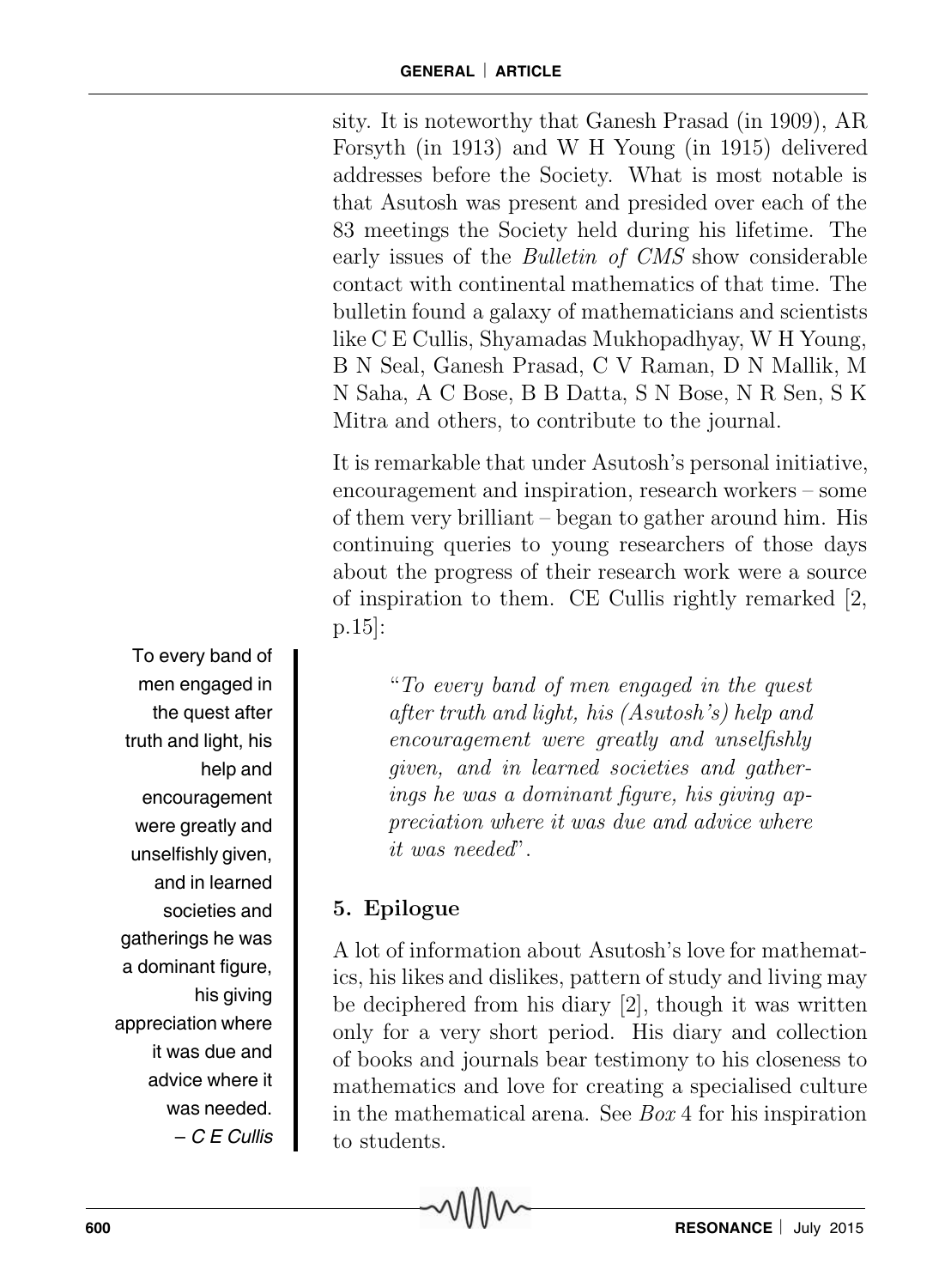### Box 4. Excerpts from Asutosh Mukhopadhyay's Convocation Addresses [A]

- 1. "Neglect not in the glare of Western light, the priceless treasures which are your inheritance. In your just admiration for all that is best in the culture of the West, do not, under any circumstances, denationalize yourselves. Do not hesitate to own at all times that you are genuine Indians, and do not fail to rise above the petty vanities of dress and taste. Above all, sedulously cultivate your vernaculars, . . . "
- 2. "Follow the path of virtue, which knows no distinction of country or colour; be remarkable for your integrity as for your learning, and let the world see that there are amongst you:

'Souls tempered with fire, Fervent, heroic and good – Helpers and Friends of mankind<sup>∗</sup>.' "

- 3. "People of Bengal, you have at your doors, the foundations already laid of a great University, a University devoted to the advancement of literature, science and art, to the promotion of Letters as the record of the achievements of the human spirit, to the promotion of Science as the revealer of the laws and the conqueror of the forces of Nature, to the promotion of art as the sunshine and gilding of life, but more than all this, to the investigation of the glorious past of India and the fundamental unity, amidst apparent diversity, of the varied aspects of Indian civilisation which is so deeply calculated to rouse and purify true national instinct and national pride."
- 4. "I call upon you to take this as your motto, and to join with me in a fervent prayer for the well-being of our motherland in the words of the message of our great national poet, Rabindranath Tagore∗∗:

'Where the mind is without fear and the head is held high;

Where knowledge is free;

Where the world has not been broken up into fragments by narrow domestic walls; Where words come out from the depth of truth;

Where tireless striving stretches its arms towards perfection;

Where the clear stream of reason has not lost its way into the dreary desert sand of dead habit;

Where the mind is led forward by Thee into ever-widening thought and action  $-$ Into that heaven of freedom, my Father, let my country awake!' "

5. "Fellow graduates, you speak of this University as your alma mater. Do you always realise the nobility of this commonplace expression? What a singular endearment it voices – our fostering mother – what fine relation is that for a great institution of learning to bear to all those who throughout the years have learned wisdom at her feet and have gone out into the world, sustained by her strength and inspired by her lofty example."

Box 4. Continued...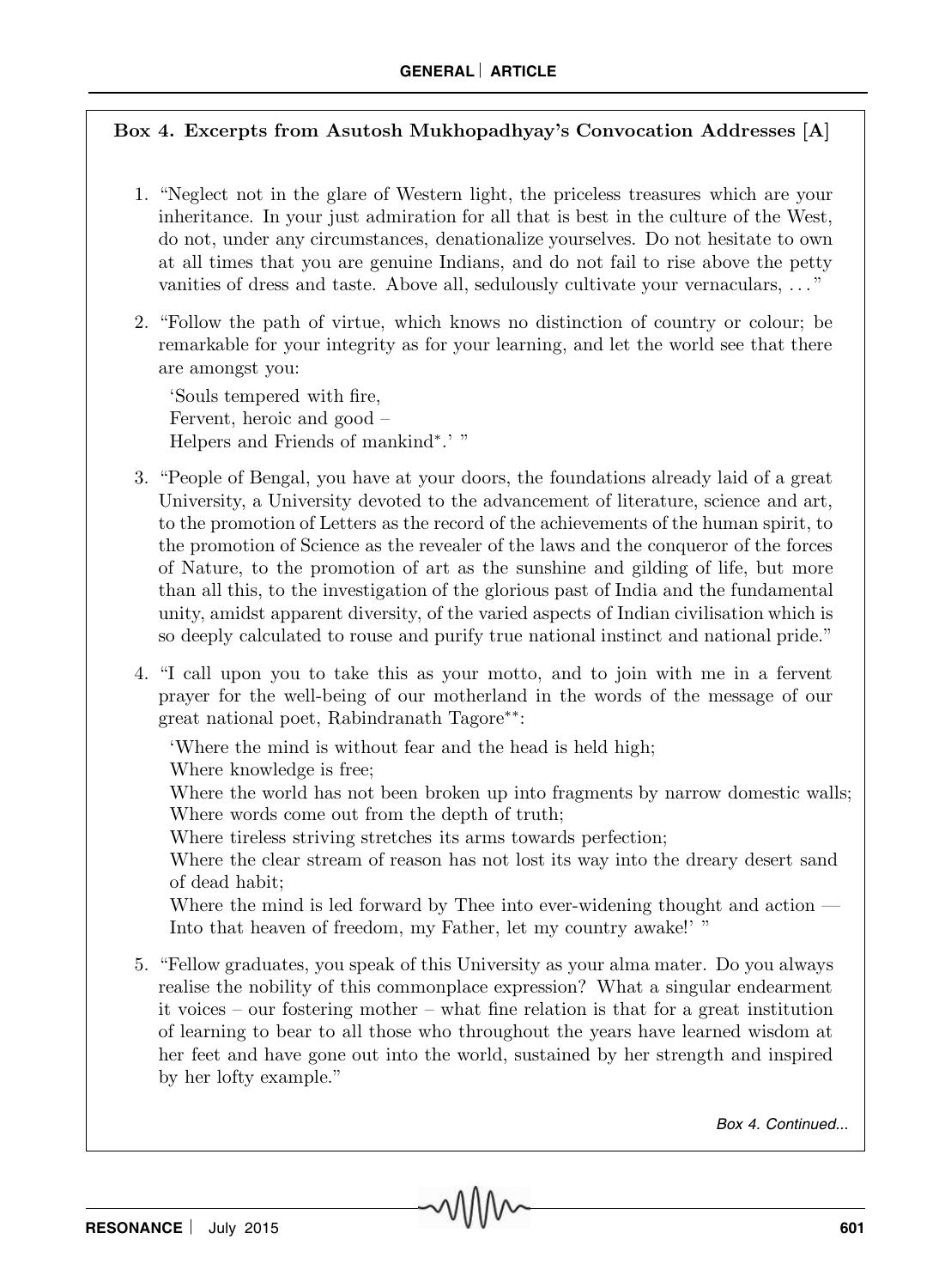#### Box 4. Continued...

6. "I call upon you, fellow graduates, to join with me, in the words of the warrior poet∗∗∗, in a solemn pledge of eternal devotion to the spirit of our motherland, the protecting divinity of our alma mater.

'I vow to thee, my country — all earthly things above — Entire and whole and perfect, the service of my love — The love that asks no question; the love that stands the test, That lays upon the altar the dearest and the best; The love that never falters, the love that pays the price, The love that makes undaunted the final sacrifice.' "

\*From 'Rugby Chapel' by Matthew Arnold

\*\* The poem 'Prarthana' from Naibedya, included in the English version of Gitanjali.

\*\*\* The first stanza of the British patriotic song "I vow to thee, my country" by Sir Cecil Spring Rice. The poem, written in 1908, was set to music by Gustav Holst in 1921.

[A] Sir Asutosh Mookerjee: A Tribute (On 150th Birth Anniversary of Sir Asutosh Mookerjee), University of Calcutta and Asutosh Mookerjee Memorial Institute, 2013.

> To have a glimpse of his greatness, one can cite dozens of quotes about Asutosh, but I conclude here by giving just three:

> > "He (Asutosh) was mighty in battle. He could have ruled an empire. But he gave the best of his powers to education because he believed that in education rightly interpreted lies the secret of human welfare and the key to every empire's moral strength" [Sir Michael Sadler, 11, p.195].

> > "Men are always rare in all countries through whom the aspiration of their people can hope to find its fulfillment, who have the thundering voices to say that what is needed shall be done; and Asutosh had that magic voice of assurance. He had the courage to dream because he had the power to fight and the confidence to win, his will itself was the path to the goal" [Rabindranath Tagore, 11, p.193].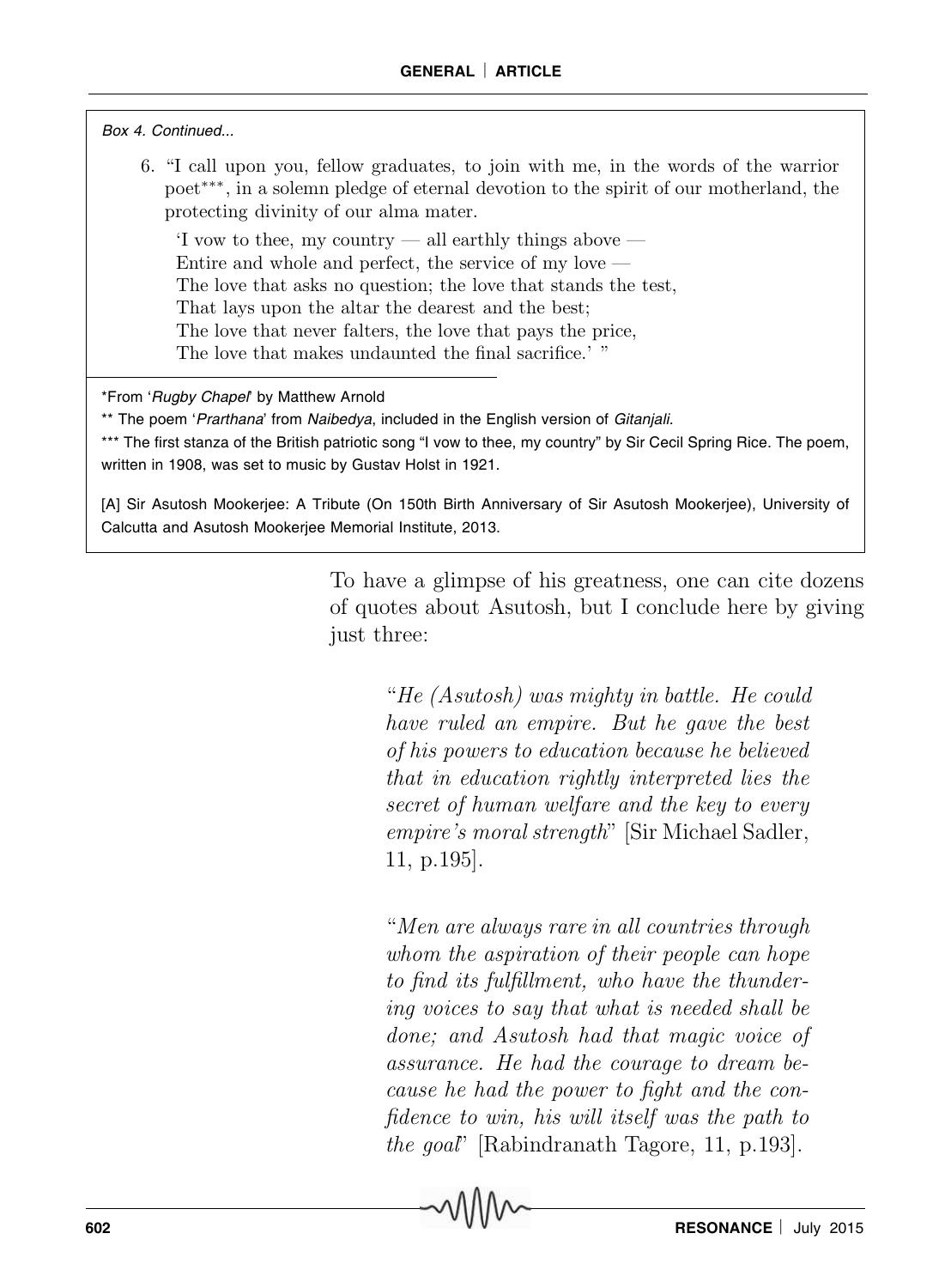"Surely the gratitude and support of every Indian, who truly loves his country, is due to the man who has done so much for Indian learning. That man is himself an Indian among Indians, Sir Asutosh Mookerjee" [Lord Ronaldshay, 2, p.15, 19, p.124].

Acknowledgments. I am grateful to Prof S K Bose, FASc, for suggesting me to write the article and kindly going through the manuscript and suggesting modifications in some places. Professor Bose had taught me Honours level mathematics at the Presidency College, Kolkata, during times when study of mathematics continued to bear the stamp of excellence laid down by Asutosh Mukhopadhyay. My sincere thanks to a referee who very kindly made valuable suggestions, almost all of which have been incorporated in the article.

#### **Suggested Reading**

- **[1] N K Sinha, Asutosh Mookerjee: A Biographical Study; Asutosh Mookerjee Centenary Committee, 1966.**
- **[2] Asutosh Mookerjee,** *A Diary of Sir Asutosh Mookerjee with his life sketch by Dr. Syama Prasad Mookerjee***; Asutosh Mookerjee Memorial Institute, Kolkata October, 1998.**
- **[3] D K Sinha (Editor),** *Mathematical Contributions of Sir Asutosh Mookerjee***:** *Contemporaneity and Relevance***; Asutosh Mookerjee Memorial Institute, Kolkata, 2009.**
- **[4] A C Bose, In Memoriam,** *Calcutta Review***, pp.57–72.**
- **[5] Ganesh Prasad, Sir Asutosh Mookerjee;** *Bulletin of the Calcutta Mathematical Society***; Vol.XV(4), 1924–25, pp.51–56.**
- **[6] R N Sen, Sir Asutosh Mookerjee; Bulletin of the Calcutta Mathematical Society; Vol.56 (2,3), [Birth Centenary Commemoration Vol.], pp.49–62, 1964.**
- **[7] D P Sengupta, Sir Asutosh Mookerjee Educationist, leader and institution builder;** *Current Science***, Vol.78, pp.1566–1577, 2000.**
- **[8] Satyabachi Sar, Reflection on Sir Asutosh Mookerjee's mathematical activity,** *Bulletin Tripura Mathematical Society***, Vol.XXXIV, pp.9–18, 2013–2014.**
- **[9] Diamond-cum-Platinum Jubilee Commemoration Volume of Society (History, Activity, and Development),** *Calcutta Mathematical Society***, 1983.**